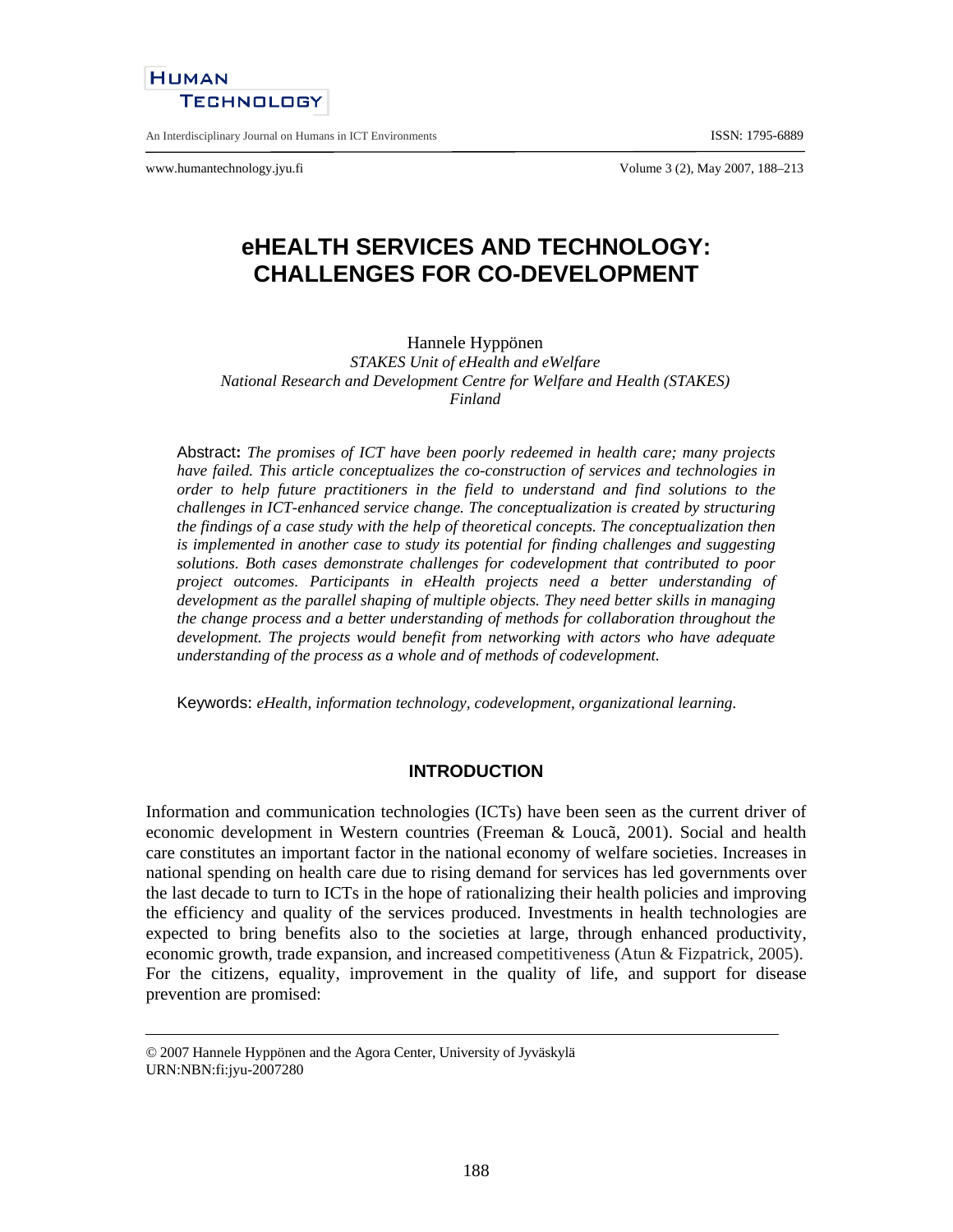eHealth applications have the potential to reduce costs, deliver healthcare services remotely and increase the efficiency of this delivery. Effective integration of eHealth applications and support services could improve citizens' quality of life of by enabling safer independent living and increased social inclusion. … eHealth provides access to health data that can promote healthier lifestyles and prevent disease. (Cabrera, Burgelman, Boden, da Costa, & Rodríguez, 2004 p. iv)

From the perspective of European Union, and using two Finnish studies as examples of European (and worldwide) eHealth development, the strategic, program, and financial steering has been strong for more than 10 years. Finnish national and European Union-level steering have pushed ahead the implementation of information systems and electronic patient data transfer in health care. Many projects have received considerable financing from EU research programs as well as from national sources. In Finland, the municipal autonomy in the development of services has lead to an array of various ICT solutions being adopted in different areas. Yet many projects have not produced anticipated outcomes (Hämäläinen & Hyppönen, 2006). The promises of ICT have been poorly redeemed, and the return on investment for health care organizations that have implemented ICT systems has been modest (Shekelle, Morton, & Keeler, 2006; see also Ministry of Social Affairs and Health, Finland, 2006). Among the difficulties experienced have been problems with the complexity of the implementation environment; a lack of focus on organizational transformation; a misalignment of interests, roles, and communication of social and technical partners, together with poor management of the entity of sociotechnical change; and a lack of usability and utility of the implemented technologies (see Clancy, 2005; Clarke, Hartswood, Procter, & Rouncefield, 2001; England, Stewart, & Walker, 2000; Gregory, 2000; Schoech, 2002).

McLaughlin, Rosen, Skinner, and Webster (1999) have concluded that technologies too often have been developed unconnected to the practices they were intended to improve. Work processes and technologies have been developed largely across different organizations having different professional orientations and interests, with actors using their field-specific tools, including concepts and models, to describe change (Ehn, 1992; Gregory, 2000; Kaulio, Karlsson, Rydenbrink, Dahlman, & Hallgren, 1995; Miettinen, Hyysalo, Lehenkari, & Hasu, 2003; Wood 1998). McLaughlin et al. (1999) have suggested a reason for this: a too simplistic notion of the interrelation of technology and work practices (see also Hyysalo, 2004).

There are similar experiences in the implementation of ICTs in health care in Finland. A ministry-led pilot project, the Macropilot, launched a nationwide 2-year implementation of the National eHealth Strategy in 1998 through numerous eHealth projects receiving approximately €4.5 million of national funding. The projects did not succeed in either developing eServices or generating new product development in IT companies. Cooperation between the social and health care services and technology providers remained weak (Ohtonen, 2002). Implementation of the National eHealth Strategy continued through new eHealth projects following an act issued in 2000 (laki sosiaali- ja terveydenhuollon saumattoman palveluketjun kokeilusta 22.9.2000/811; The Act on Experiments with Seamless Service Chains). The act extended the development of new health IT solutions and eHealth services to the whole country. A nationwide study was conducted in 2005, assessing the outcomes of these projects with respect to national goals (Hyppönen, Hämäläinen, Pajukoski, & Tenhunen, 2005). The results showed that the development had focused on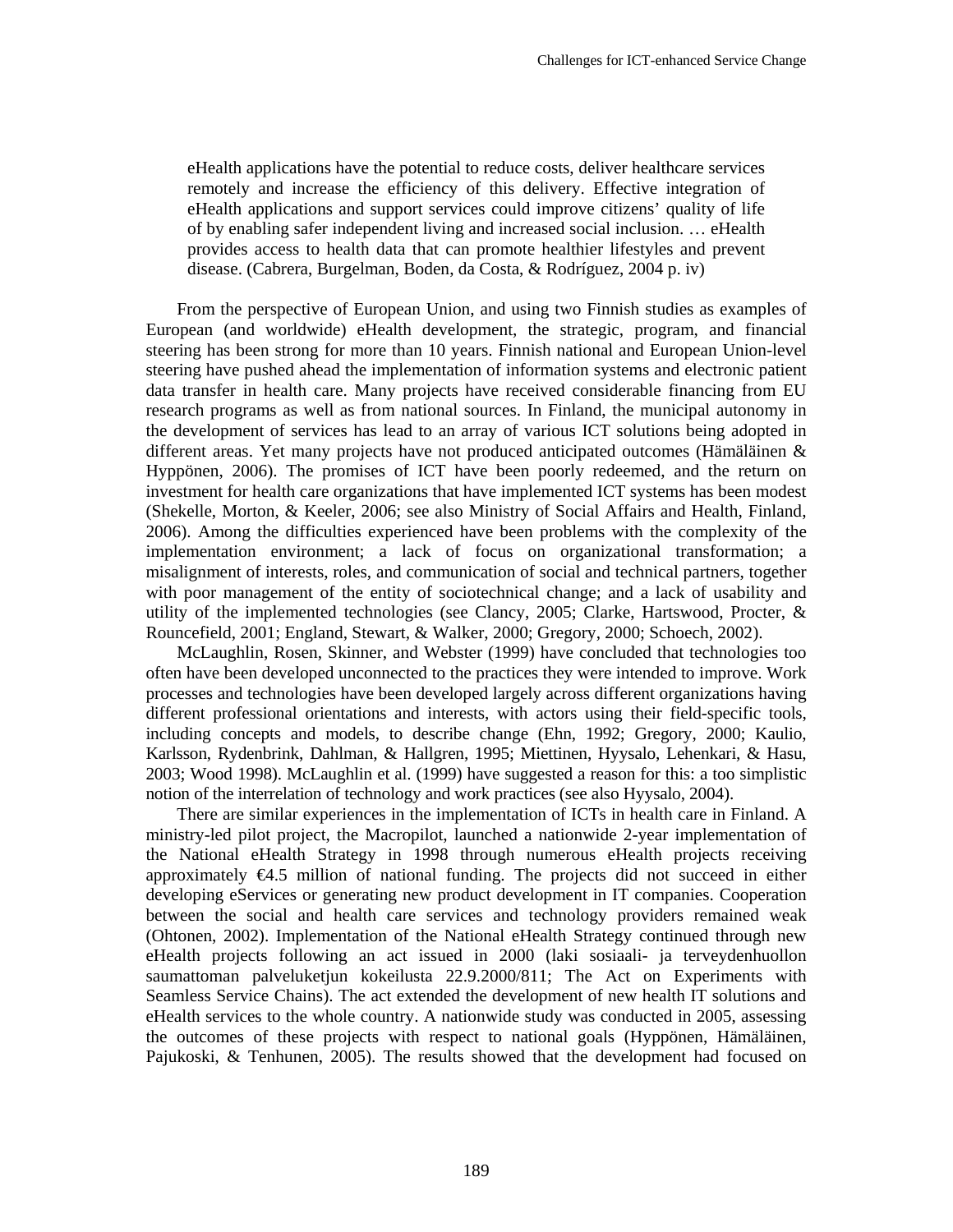technologies, while little attention had been paid to re-engineering work processes. An indepth case study analyzing the development of seamless elderly care services in one municipality revealed that there had been two major technology and 10 process reengineering projects in 6 years, with little cooperation among them (Hyppönen, Saalasti-Koskinen, Perälä, & Saarikalle, 2005).

Those involved in these projects have done their own postmortems and learned important lessons. But the question remains regarding how to convince those who have not participated to develop systems in a more appropriate way. This article aims to produce a conceptualization of the co-construction of services and technologies that could help future practitioners in the field to understand the challenges in ICT-enhanced service change in order to find solutions to these challenges. This is done by a) conducting an in-depth analysis of an entire local eHealth innovation process from idea generation to an established eService provision, b) structuring the case study findings with the help of theoretical concepts from previous studies, c) applying the conceptualization in another case study (an ongoing project) to study its potential in the context of formative evaluation, that is, assessing the baseline status and the process of development and feeding the results back to the project managers for corrective action, and d) drawing conclusions on the challenges found in the projects with the help of the conceptualization, and discussing possible solutions to them.

### **CONCEPTS AND METHODOLOGY**

### **Methodology and Methods of the Study**

More rich, domain-specific accounts of both the technology and the organizational/economic environment in which it is implemented have been called for in innovation and technology assessment studies (Miettinen, 2006; Shekelle et al., 2006). In line with these demands, this study consists of two theoretically informed in-depth case studies. The empirical findings from Case I were reflected against existing theoretical conceptualizations (elaborated in the next section) and discussed with Case I participants to create an abstraction of the findings. This conceptualization was further used to abstract the findings from Case II. The findings from Case II were then discussed with the Case II project participants to help refine the conceptualization as well as to support the ongoing development project. The research design is illustrated in Figure 1.

The interrelation between the change of work practices and the development and implementation of technology is complex. This complexity sets the requirements for the data collection as well as for conceptual tools within which to structure the data. Some conceptual tools were found in the existing literature, but an existing, ready-made theoretical framework covering the entire sociotechnical innovation process was not found. Abandoning the existing theoretical concepts and adopting a purely inductive methodology—for example, phenomenography or grounded theory—was not an option since the study did not start purely from the empirical data: Theories were used in the data collection and as well as in the analysis. The same applied for purely deductive methodologies. According to Grönfors (1985), a deductive approach can make it difficult to interpret unexpected data. The methodology used in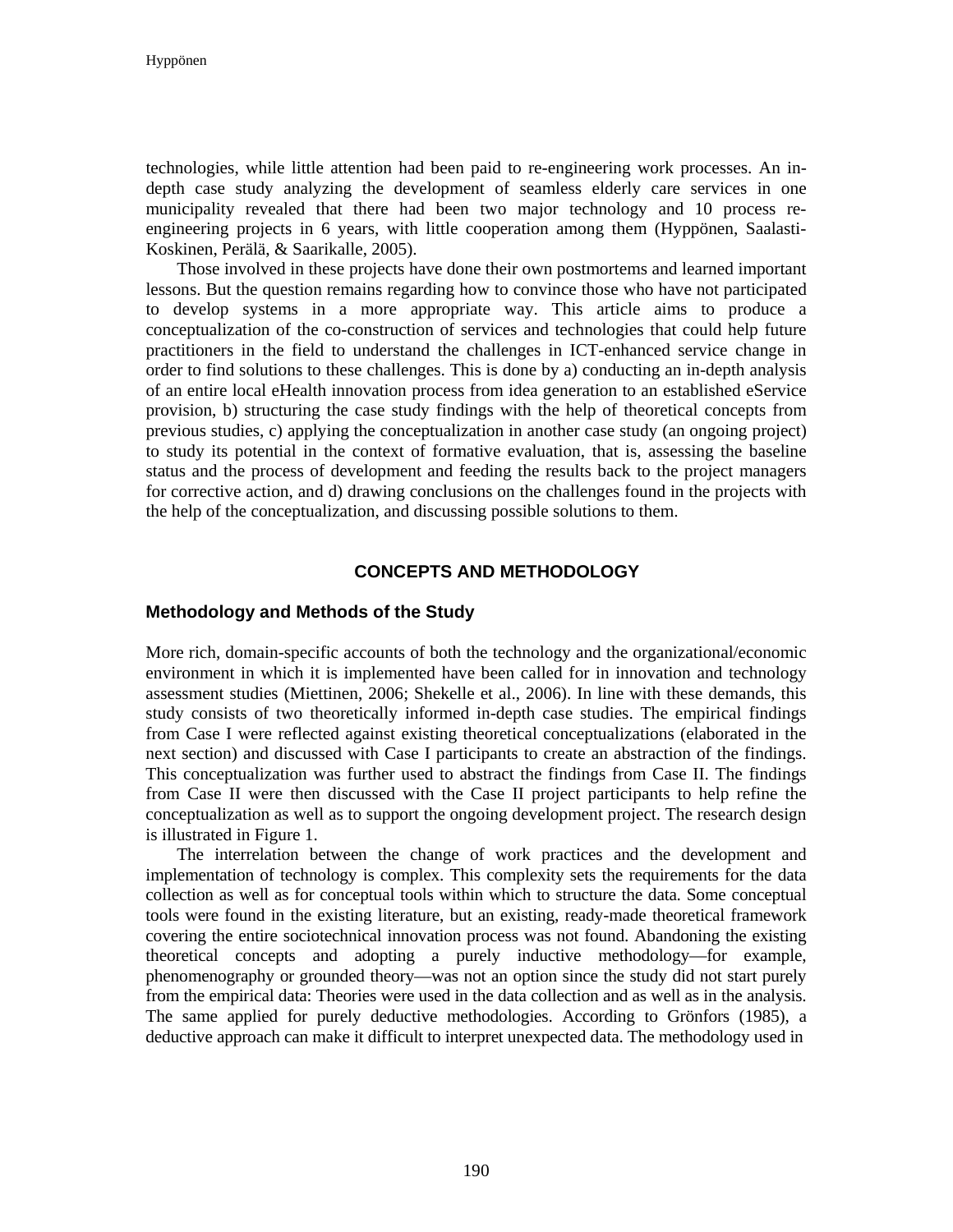

**Figure 1.** The design of the study. Findings from Case Study I were structured with help of the existing theoretical tools. The structured results were discussed with the informants. The outcome was a preliminary abstracted understanding of the dynamics and challenges of codevelopment of eServices and technologies in Case I. This understanding was further exploited to structure findings from Case Study II. The structured findings from Case II were discussed with the project participants and offered to the project in order to support the project work. The validated findings were also used to deepen the preliminary understanding of the dynamics and challenges of codevelopment of eServices and technologies.

this study can thus best be described as *abductive* (Grönfors, 1985; see also Thagard & Shelley, 1997): Some theoretical concepts and models were used as a sensitizing framework to direct data collection and analysis. The data collection and analysis proceeded as a dialogue between the concepts and empirical data, in which both affected each other.

Case Study I was partly retrospective in nature. The data about the origins of the innovation in 1994 and 1995, its construction in 1996, and its implementation in 1997 and 1998 were historical, consisting of documents (project plans, minutes, reports, letters, and other documents) and after-the-fact interviews with the key stakeholders in the project and service networks. Historical data were collected on the baseline status and the needs of the service activity, as well as the development of the service during the technology project. The historical data about the technology project focused on the innovators, idea generation, enrollment, activities, actions and operations of various stakeholders, the roles and cooperation between them, the tools used, and the different viewpoints of the development activity and disruptions to it. The development project had ended 2 years prior to the data collection for this study, which started in the year 2000. The first data collected in 2000 were empirical, focusing on the established use of the innovative, award-winning eService model that had been developed and piloted during the project. Historical data were collected after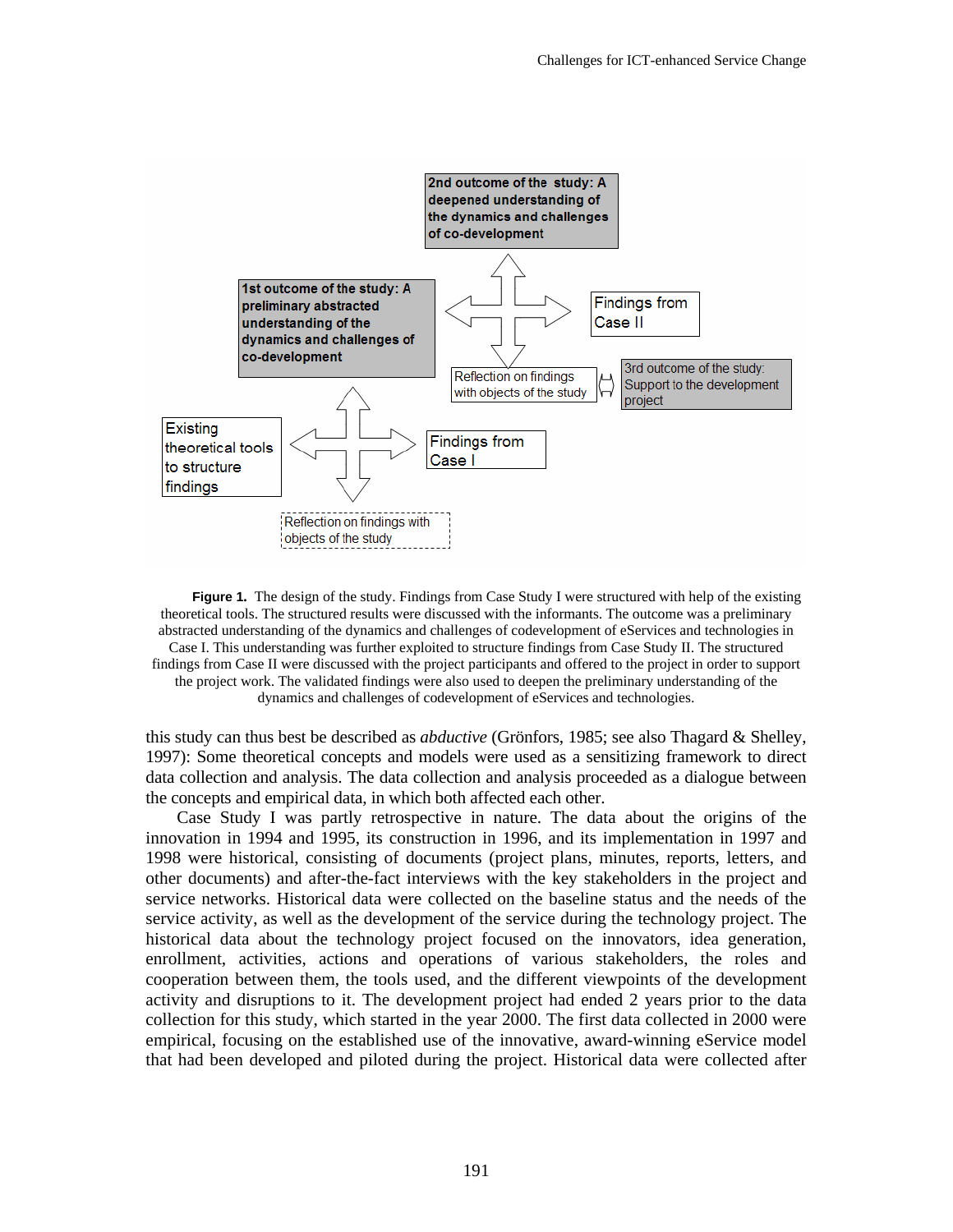Hyppönen

this to study the needs for the innovation and its construction. Empirical data (i.e., data about the current eService model) included ethnographic participatory observation of the current and ongoing application of the eService, artifacts, and interviews with service providers and clients. Altogether, the key data in Case Study I consisted of historical interviews with 11 people, ethnographic interviews with 23 people, and 140 selected historical documents. The ethnographic data consisted of notes from one week of participatory observation, during which key events of the service provision in action were also videotaped for detailed analysis, and of artifacts (e.g., shopping lists and Internet shop interface printouts).

Case Study II was an ongoing project when the data collection started in 2004. The new tools or practices had not yet been implemented into the service practice when the study was initiated. Videotaped ethnographic observations were conducted of the preimplementation prescribing service status in three out of the four health care clinics that were to pilot the system (a North-Karelian central hospital, a Turku health center, and a Kotka occupational health unit), as well as two dispensing pharmacies, one cooperating with the North-Karelian and one with Kotka clinic. In the preimplementation stage, 16 workers (an equal number of doctors and pharmacists) were observed for 3 days while they were prescribing or dispensing medication, and then interviewed (see rapid ethnography, Bauersfeld & Halgen, 1996). Postimplementation observation of the practices and related interviews with the same individuals were conducted in 2005 in the first pilot organization that had managed to implement the integrated system (North-Karelia hospital) and in 2006 in the second area that implemented the system (Kotka occupational health unit and a pharmacy). Due to the scale of the project (a national pilot), questionnaires were also used to study the pre- and postimplementation service status and development needs in the pilot areas. The questionnaires were directed to doctors and pharmacists who worked in the piloting organizations and were selected to participate in the pilot. Altogether 74 questionnaires were sent in the preimplementation stage (response rate 50%) and 94 in postimplementation stage (response rate 50%). Also in 2006, a patient questionnaire was sent for all those patients in the national database who had been dispensed an electronic prescription (94 patients, of whom 54% responded).

Data about the origins of the innovation in Case II and the innovation construction process were collected from 132 project documents and 28 interviews with the key participants in the project. These data were partially historical, reaching back to the year 1999. Participant observation was conducted on the decision-making processes in the monthly project group meetings during 2004 and 2005. The analysis of needs of the network of actors participating in the service provision and contradictions found between the service and rules development activities were used as monthly feedback for the project group to be discussed and used in the decision making (see Westbrook & Gosling, 2002, p. 8). The initial analysis of the data in both cases was inductive in nature (open coding). Theoretical concepts were used in the second coding round (axial coding) to structure the analysis.

# **Theoretical Tools for Structuring the Change**

Research on innovation and sociotechnical change has been conducted in various fields, including engineering, organizational sciences, history, economics, sociology, and psychology. Grudin (1990) has studied the evolution of the focus of information systems design since the 1950s. He found a continuous outward movement in the focus of the studies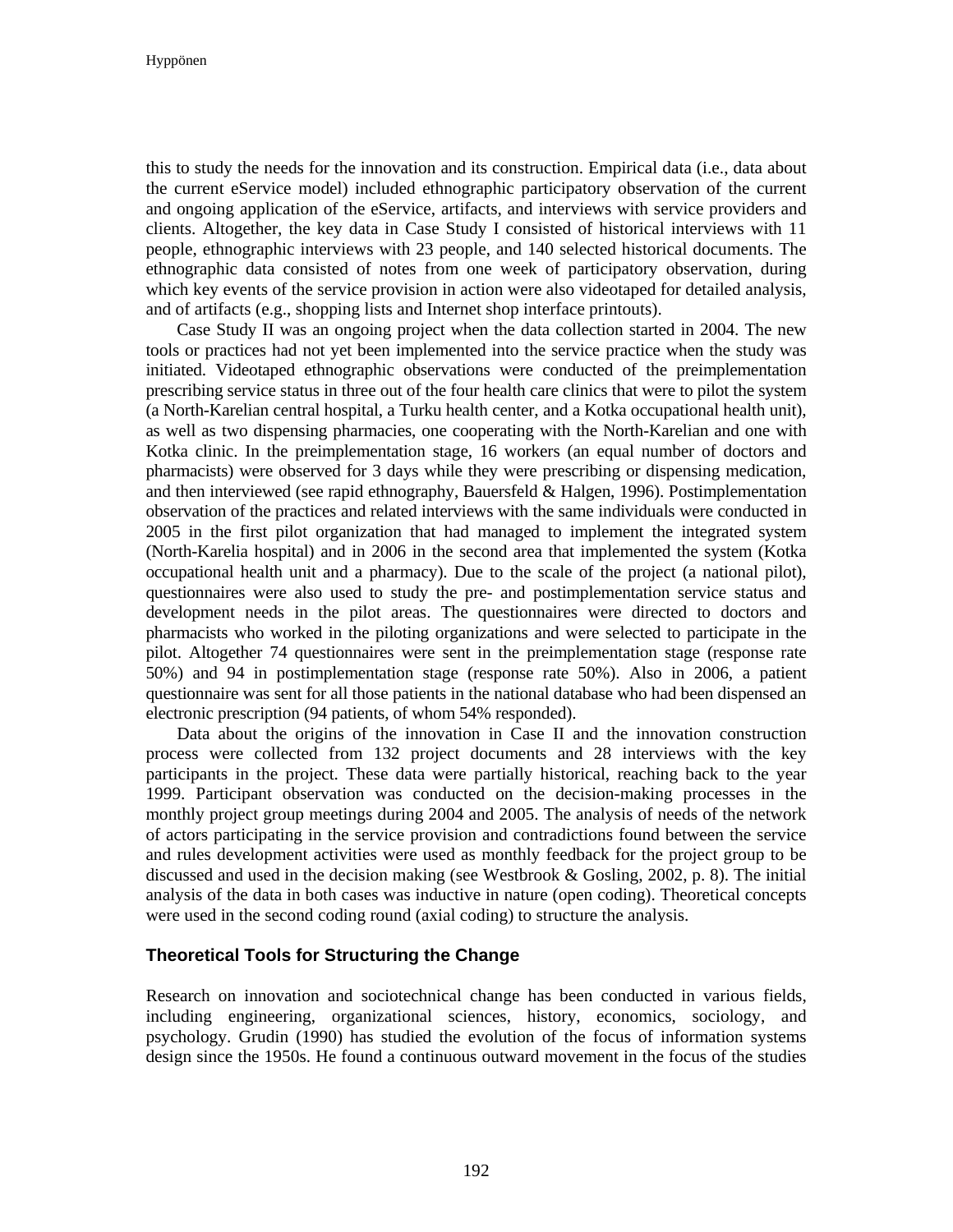from inside the computer to the interaction with the user (interface design) and work practices in organizational contexts. This expansion has required the simultaneous expansion of the expertise of the practitioners. Grudin (1990) shows the evolution of the disciplines involved from electrical engineering, to computer science, to human factors, to cognitive and social sciences and anthropology. Research methods have evolved from laboratory experiments to ethnographic studies to contextual participatory methods (see also Bødker, Kensing, & Simonsen, 2004; Ehn, 1992; Greenbaum & Kyng, 1991; Kyng, 1998).

The demand for multidisciplinary research has been recognized also in the studies on organizational development. According to Eason, Harker, & Olphert (1996), it is widely accepted that effectively implementing new technology in organizations requires the integration of both technical and social developments within the system, as well as the participation of key stakeholders in this change. The high failure rate of ICT applications in organizations is mostly due to a lack of attention to organizational issues. In their review of the available methods for studying sociotechnical system opportunities early in the design process, these authors concluded, "There is a paucity of methods to help in creation of integrated solutions… [and] "the examination of organizational and human issues must take place before technical investments are made, if they are to have real influence over the design of the technical system" (Eason et al., 1996, p. 402).

In order to conceptualize the entity of the sociotechnical development in Case Study I, theoretical concepts were needed that have been used in studies of technology as well as social change. This search led to studies using *cultural-historical activity theory* (AT). Three AT-based concepts or models were used in this study as the main heuristic tools to structure and conceptualize the findings: a) network of activity systems, b) multivocality and contradiction, and c) cycle of expansive learning. AT has been used to explore *networks of interacting activity systems* (Engeström & Escalante, 1996). Social and health care services are typically produced in collaboration with the client and often several institutions' professionals. This network is directly influenced by the financiers  $(e.g., the nunicipality)$ , tools providers (research and technology organizations), and rules providers (e.g., legislators). In this study, the concept of a network of activity systems was used to conceptualize the activity and interrelation of actors participating in the production and development of the service to be developed within the eHealth project. Figure 2 shows the network of activity systems modified from Engeström (1987, p. 89; 1995, p. 54).

An *activity system* has been used to conceptualize the activity of each of the (institutional) actors participating in the network. AT sees human activity as a practice mediated by culturally evolved tools and artifacts. Human activity is also seen as a social, hierarchical practice, consisting of object-oriented activity of a community and goal-oriented actions and operations of individuals. Tasks (actions), divided among individuals, support the overall objectives of activity. Activity is influenced by different, culturally evolving rules and norms. When any of the elements changes (e.g., new tools are introduced into an activity system), this can impact other elements and processes of the activity (Engeström, 1987, 1995).

The concepts of *multivocality* and *contradiction* were used to conceptualize the needs for development of the networked service depicted in Figure 2. According to AT, all stakeholders bring with them their voice, that is, their interests and conceptions of the object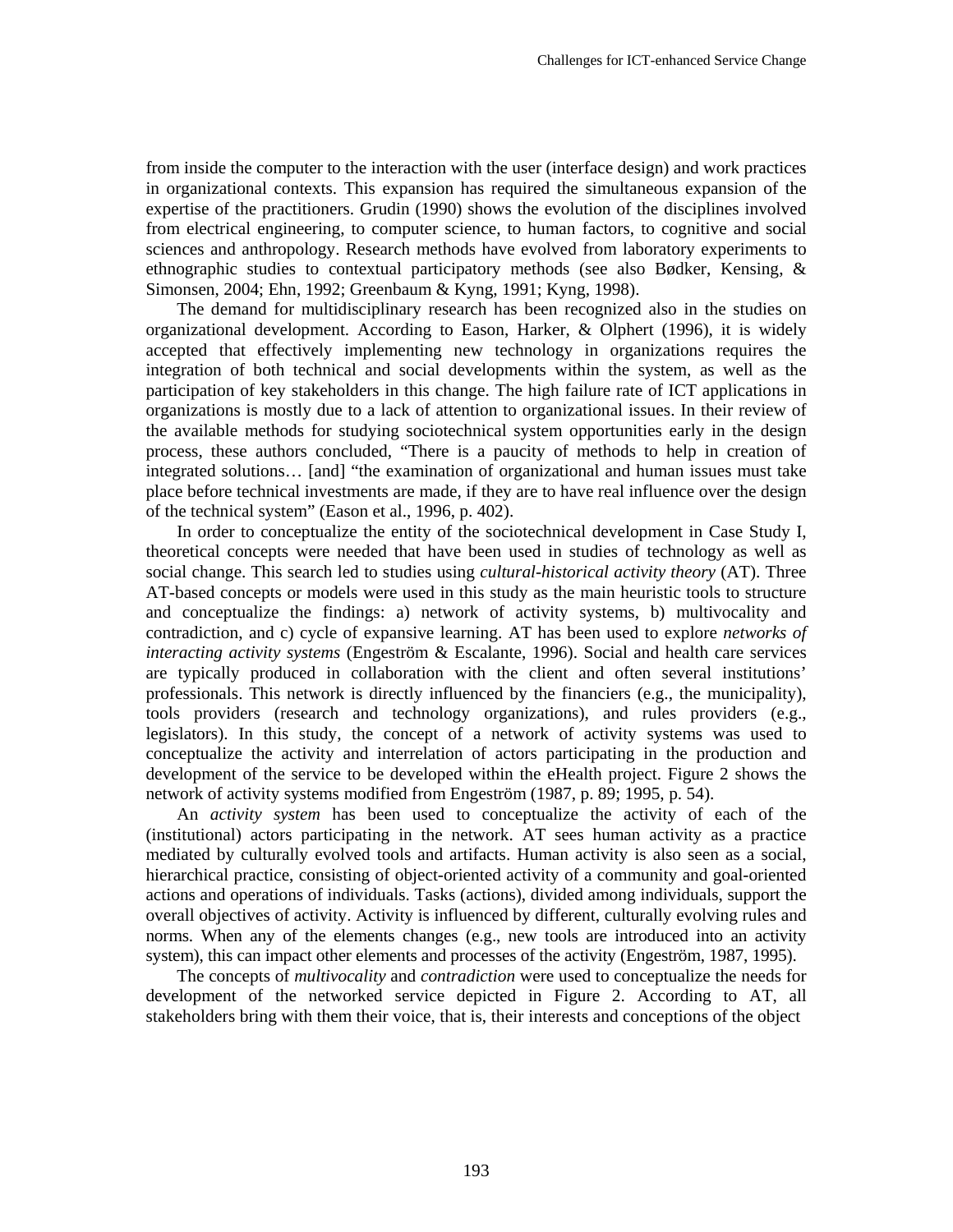

**Figure 2.** A network of activity systems as a conceptualization of the service activity to be developed (based on Engeström 1987, p. 78, 88; Engeström 1995 p. 47, 54, 55; used with permission). The health care unit is the central activity system, the viewpoint of which is taken to study the development. The actors are the workers providing the service to be studied. The object activity consists of the activity systems of the clients needing the care and medical services. The object of the activity is the common target of the actors' actions (e.g. a client's health problem) and the motive is why the activity is performed (e.g. to cure or prevent citizen's health problems). Different tools (concepts, artifacts, methods, and principles) are used by the actors to mediate interaction between themselves and their object, within the resources allocated for the service provision. The rules mediate the interaction between the community and the actors, and the division of work mediates the interaction between the community and the object. The other units (or, in fact, organizations) participating in the service are those with which the health care unit cooperates in order to work on the same object. These organizations can be depicted as similar activity systems with their own actors, tools, rules, communities and motives.

and its development in the network. The concept of multivocality therefore helps in directing attention to the different actors' varying interests, motives, and tools (including concrete technologies, knowledge, resources, and languages) for shaping the object (see also Miettinen 1999; Miettinen et al., 2003). According to AT, the transformation or change of an activity is triggered by contradictions. In activity-theoretical analyses, contradictions can refer to disruptions within or between the elements of an activity system, between whole activity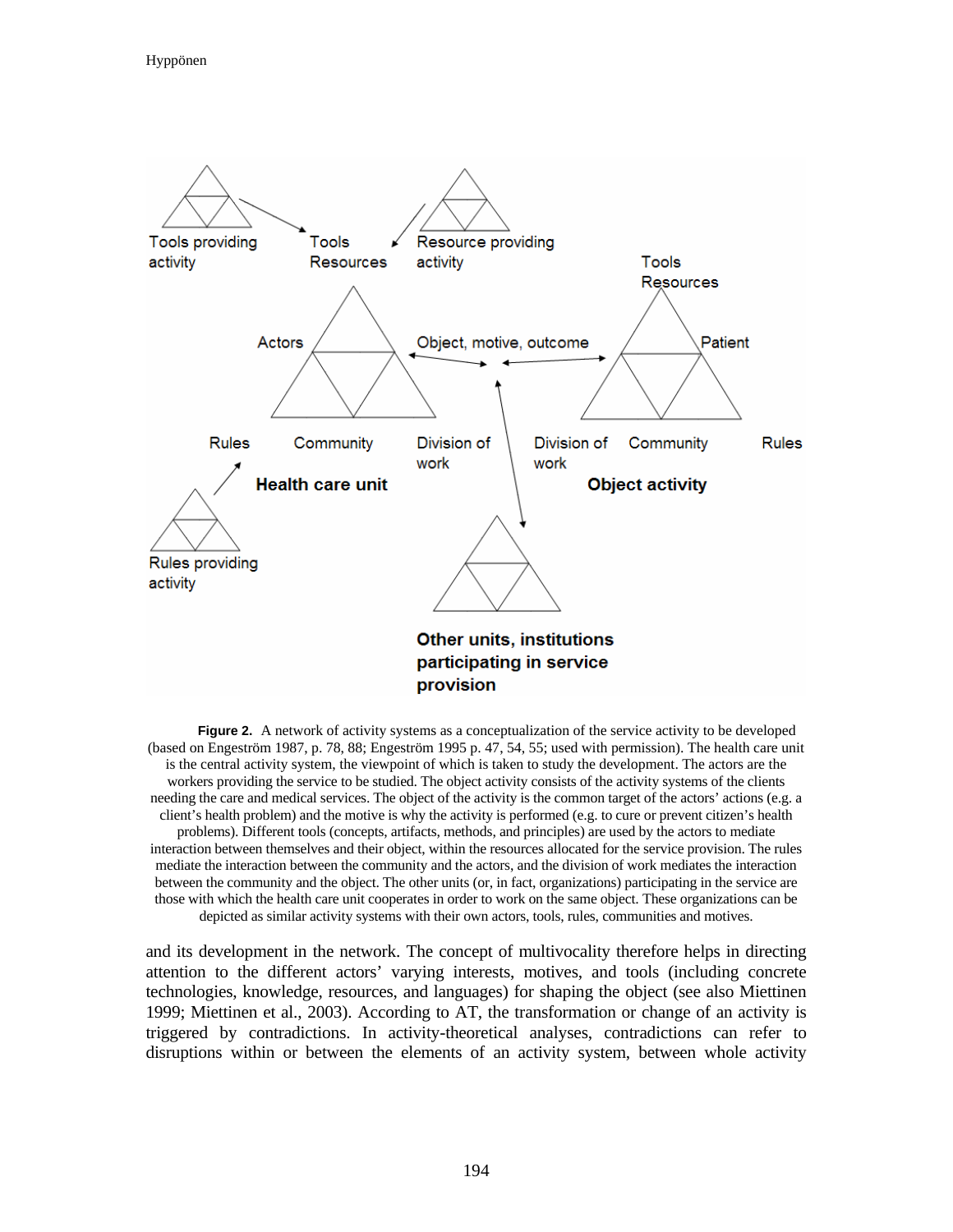systems, or between an old and new service activity. Mismatches between the different voices are examples of manifestations of contradictions between activity systems in the network (Engeström, 1987).

A model depicting the gradual development of this network and its object/outcome through identifying and solving the contradictions through the *cycle of expansive learning* has been used within developmental work research to analyze and support the change (Engeström, 1987, p. 189; Engeström, 1995, p. 92). The model (see Figure 3) provided a conceptualization of the change process for this study. The development starts by an analysis of the existing model of (service) activity, which is conceptualized with help of the network of activity systems. The development is triggered by needs, the analysis of which is conceptualized by using the concepts of multivocality and contradiction. The cycle proceeds through the search for solutions to meet the needs and constructing a new model of (service) activity and tools for it. The new model of activity and its tools are conceptualized with help of the (changed) *network of activity systems*. These are implemented in practice. The final phase of the cycle is establishing and evaluation of the new model and its tools by comparing the old and new models of activity (see also Hyppönen, 2004).



**Figure 3.** The model of expansive learning (based on Engeström 1987, 189; Engeström 1995, 92, 128). The line with arrows illustrates an open development and learning cycle of an activity (see Figure 2). The cycle leads to a qualitative change in the activity. The development is triggered by problems and challenges experienced by the actors in the current or existing service activity. (Box 1 illustrates this first phase of development.) Actors need to analyze the key conflicts in their activity in order to find solutions to them (Box 2). After this, a new model of activity and tools to support it can be constructed (Box 3). A new model is not just a set of corrections, but a qualitatively new way of defining the object and motive of work and related tools and division of work. The implementation and incorporation of the new practices into everyday use is depicted in Box 4. In this phase there can be contradictions between the old and new model of activity (change resistance), which is overcome by solving the contradictions. Box 5 illustrates transition into a phase, where the new practices are established into use and evaluated, leading gradually to the next cycle of development.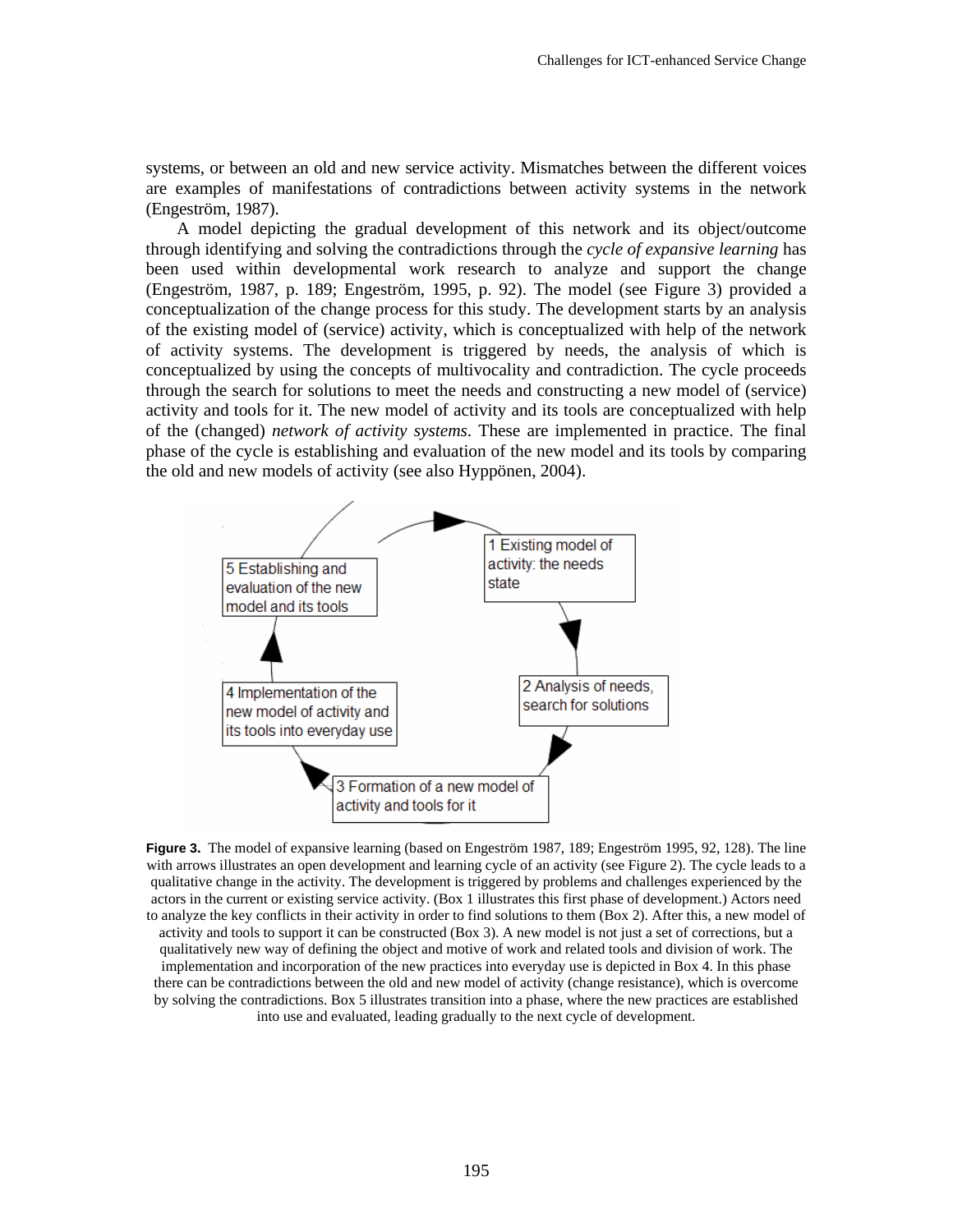Activity theory has been used as a framework for enhancing design practices in computersupported collective work (CSCW; Kling 1991; Kuutti & Arvonen, 1992; Redmiles, 2002), as well as the related fields of human-computer interaction (HCI), and information systems (IS; Bertelsen & Bødker, 2000; Bødker, 1991; Kuutti, 1991; 1995; Nardi, 1996). Use in social studies of health care technologies include studies of, for example, electronic health records (Gregory, 2000), diabetes programs (Hyysalo & Lehenkari, 2003), a neuromagnetometer (Hasu, 2001), and an automatic health care alarm system (Hyysalo, 2004). Applications in developmental work research and expansive learning include studies of the development of primary care work (Launis, Simoila, Saarelma, Punamäki, & Engeström, 1991; Saarelma, Launis, & Simoila 1994), specialized care (Kajamaa, 2005), occupational health (Engeström, 2003), and the development of joint work practices between primary and specialized care (Engeström, Engeström, & Kerosuo, 2003; Vähäaho, 1999).

Embedded in the model of expansive learning is an idea that the development is triggered by contradictions in the network and it proceeds by solving these problems. However, in both cases analyzed in this study, the actors who generated the ideas for (service) development and the new eService concepts as solutions to problems in the service activity were mainly different from those participating in provision of the service developed. Thus the (ICT) project networks were largely external to and independent of the service provider's networks (the networks of the potential users of the technologies). In either case, further understanding the interrelations between these two networks was needed. It has been suggested that the network conceptualizations of actor network theory (ANT) could be used to expand the AT network conceptualizations (Miettinen, 1999; see also Lehenkari, 2006). Studies applying ANT and AT in the analysis of innovations (Hasu, 2001; Hyysalo, 2004; Miettinen, 1999) offered a basis for reflection and further elaboration of the conceptual framework. For this study, Callon's ideas on the co-construction of the object and actor network with the concepts of innovator, enrollment, and translation of interests (Callon, 1986a, 1986b; Law & Callon, 1992) provided useful heuristic tools. These concepts helped to detect the shifts of control between the service provider's network and the ICT project network in both of the cases in this study during the different phases of development.

There are potential conceptual conflicts when combining AT and ANT, which Miettinen (1998) has analyzed. Both are interested in the simultaneous development process of an artifact and a network of actors connected to it: the shaping and being shaped of the social and material. However, ANT has adopted a principle of generalized symmetry in order to surpass the juxtaposition between the subject and object. The notion of the actor in ANT refers thus to both humans and artifacts (Callon 1986a). In this respect, the present study adopted an activity-theoretical approach. In AT, the subjects (humans) and the objects (technology, the law, etc.) do not possess a symmetrical position. This follows from a notion of object-oriented historically developing activity, which is mediated by cultural signs, tools and artifacts (Vygotsky, 1979, p. 54). The orientation of the activity of subjects (human actors) towards an object to be shaped is the key principle.

The empirical findings of Case Study I and II are presented in the next sections. The different phases of the development are numbered in the text with the headings "Phase 1" to "Phase 4" to follow the phases of expansive learning depicted in Figure 3.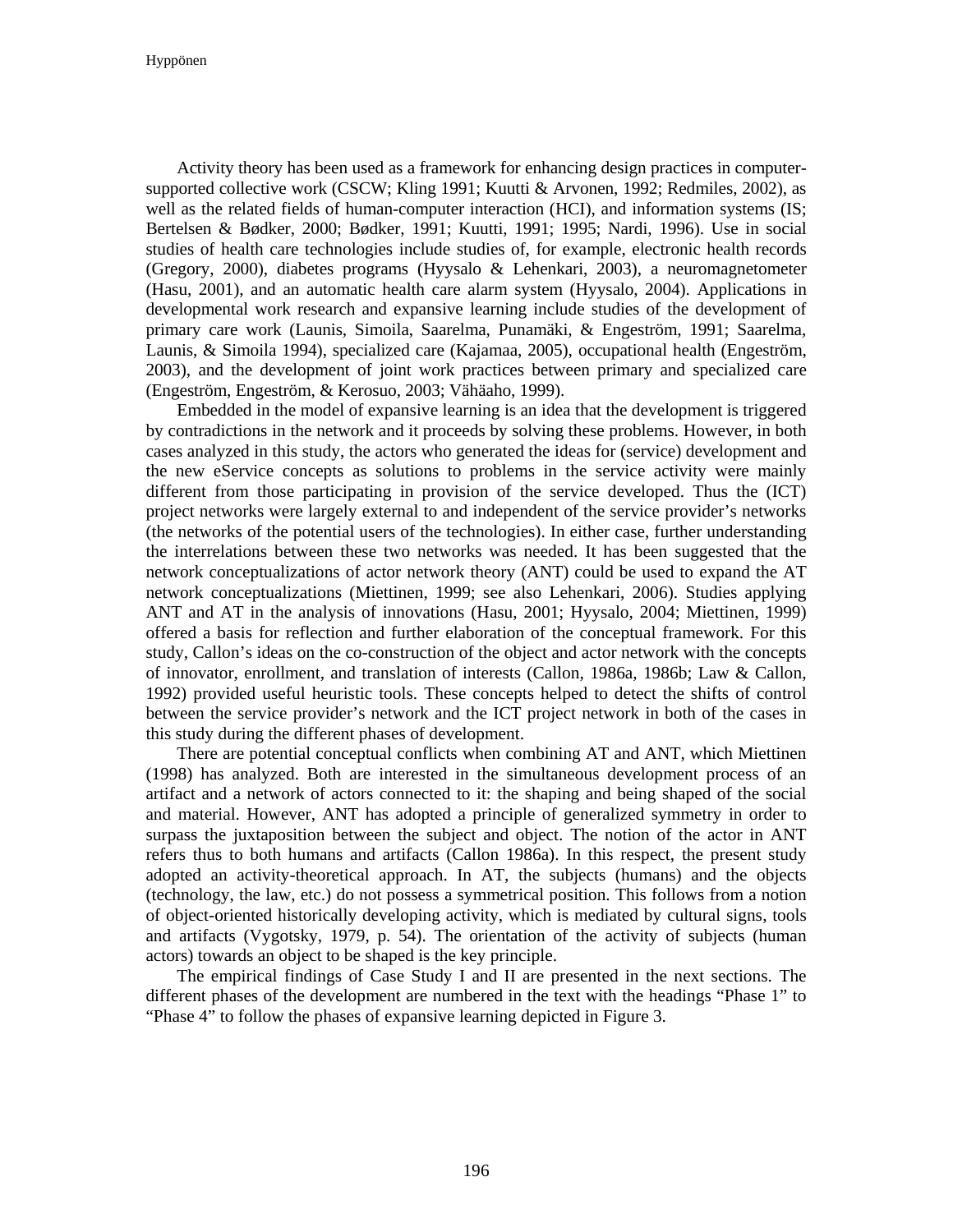# **CASE STUDY I: CONSTRUCTION OF A MODEL FOR STUDYING CODEVELOPMENT OF SERVICE AND TECHNOLOGY**

The objectives of Case Study 1 were a) to provide an in-depth study of a sociotechnical innovation process in health care from the idea generation phase through to established use, and b) to structure the findings with help of conceptual tools in order to generate a conceptualization of the process of codevelopment of the eHealth service and technology.

An eHealth project was selected that had developed award-winning Internet-based service innovations (Internet shopping and Internet counseling) for home-care in one Social and Health Care Office in the Helsinki area. The project was part of a larger EU Telematics Applications Programme project (1994-1998). The aim of the Finnish subproject was to demonstrate the applicability of information and communication technologies in home-care and home nursing services. The project was completed 2 years before my study was initiated in 2000, which made the longer-term impacts visible for study and analysis. In the following, I analyze the development following the phases in the model of expansive learning (Figure 3).

### **Findings**

#### Phase 1: The Needs State

In 1994, two researchers in the social and health care research institute began to innovate an ICT project, which later became a subproject in an EU project. Both individuals had expertise in medical informatics and service accessibility, which they wanted to exploit. They shared an interest in seeing how modern information technologies could be used to develop homecare services, as well as an interest in participating in EU-supported activities. Early on, they viewed Internet shopping as one possible application. The researchers enrolled the city planning office to obtain the municipality's support required for joining an EU proposal with a national substudy. The city planning office also was interested in the possibilities of the Internet and joined the researchers in drafting a project plan. The city's participating officer saw the project as an opportunity to use modern technology to improve the image of a particular city suburb that was developing into a problematic neighborhood. The city planning office had good cooperation with a teleoperator, a software company, and a hardware supplier, for whom the city was a big client. These technical partners joined the network in order to serve an established client. They also had products that they wanted to sell with help of the project. The city planning office finally offered the project to the social services office at the finalizing stage of preparing the project proposal. The social services office manager agreed, becoming the representative of the service network in the ICT project group. The office manager saw the ICT project as an opportunity to reallocate part of the increasing workload of the home-care workers to private subcontractors. To care for an increasing number of clients, the office had received some extra funding (resources) from the municipality for buying services from subcontractors, but not for increasing their own service production. Altogether, the office listed seven services where ICTs could be implemented, of which all but two were abandoned prior to or soon after the clinical trials started. Of these, the eShopping application addressed a specific problem: that of caring for an increasing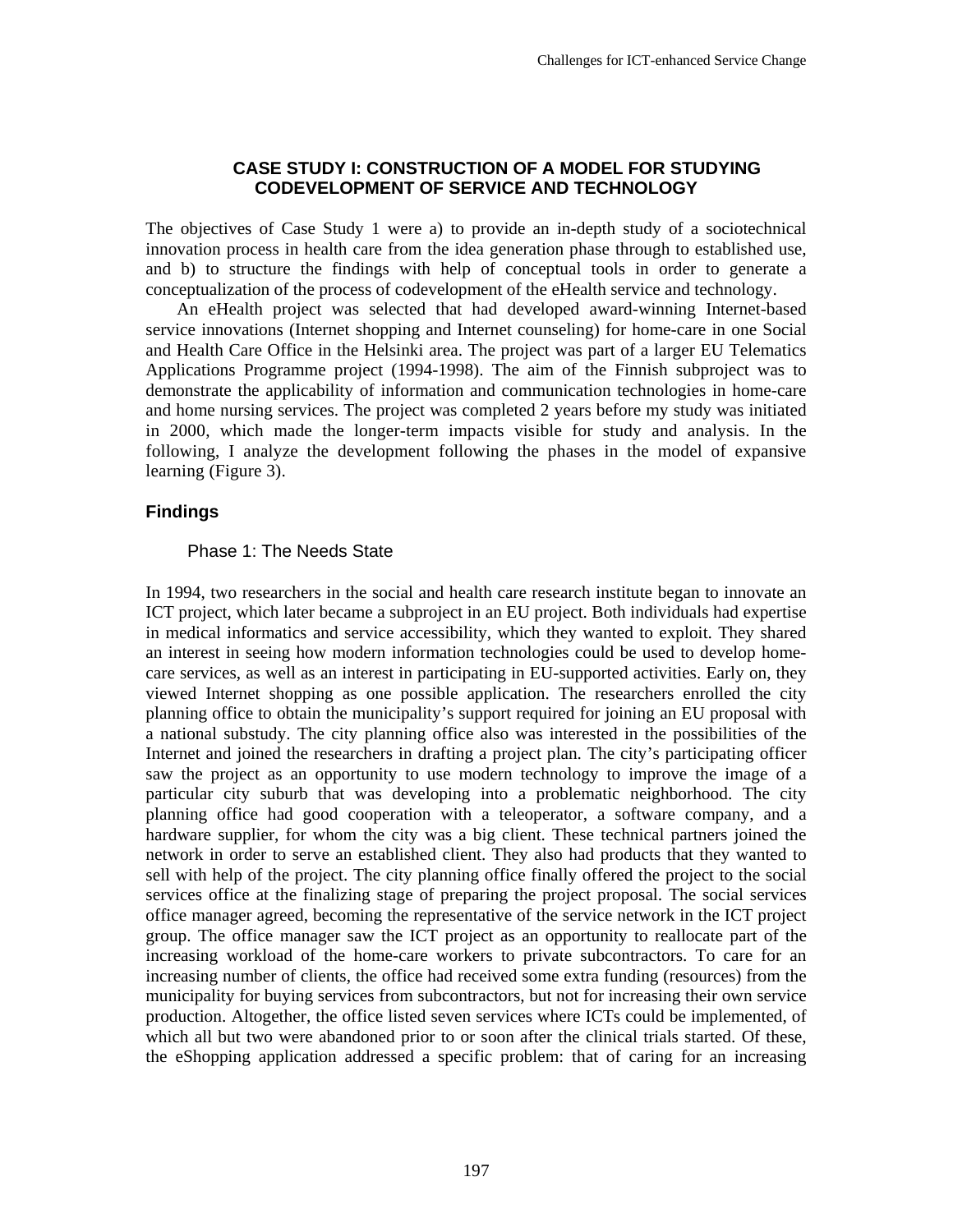number of clients without increasing the number of agency's staff. The needs states for the other ICT applications were not so well defined, but rather were motivated by a general wish to see how ICTs could be applied in home care. Home-care shopping and home-care counseling were the only two services where the electronic applications remained in use after the project ended. The development of the eShopping service is addressed here in more detail.

### Phase 2: Analysis of the Needs, Search for Solutions

The preimplementation network of the service activity systems (see Figure 2) consisted of three primary actors: the home-care workers employed by the social services office, their clients, and the local shops. The home-care worker made the grocery list together with the client, or picked it up from the client's home, and purchased the groceries. Sometimes the worker went to the shop with the client as part of the rehabilitation. Prior to implementing the Internet shopping application, tools used in this activity were the shop advertisements, workers' knowledge of shop products and clients' preferences, and the handwritten grocery lists. According to a client survey, home-care clients were very satisfied with the assistance they received from the social services office in terms of grocery shopping.

The home-care workers, clients, and local shopkeepers had not participated in planning of the project. The interests of some of the actors (the users) or inherent contradictions of the shopping assistance service were not analyzed to inform the decision-making about the solutions. No alternative solutions were sought for the problems experienced by the office manager. A year after the project had started, and when the Internet shop application was nearly ready to be implemented, it was calculated that each shop visit took an average of 1.5 hours of a worker's time, which added up to two person-years at the office level. If two years of work time could be saved with help of ICT, the saved time could be allocated for the care of several new clients. There was still no knowledge at that time about the competence and motivation of the clients and shops to implement the solution.

#### Phase 3: Creation of a New eService Model and Implementation Tools

The software provider in the ICT project had an Internet shopping application that the project planners believed local shops would be eager to implement as part of improving their service. In the eService model envisioned by the ICT project group, home-care clients would order groceries directly from the shop via the Internet from their home computers, and the shop would deliver the order to the client. The model would eliminate up to two person-years' time of the home-care workers currently used in manually providing such a service. The hardware provider would provide the equipment and the teleoperator the network connection. The project network operated for nearly a year to develop the technology for this envisioned service model.

When implementing the model, it became evident in practice that the envisioned service model in fact could not be realized: The shops were not interested in selling their products over the Internet and the clients, and even some home-care workers, were unable to use the technology. After many difficulties, the social services office managed to negotiate a partial deal with one shopkeeper. The store was willing to give its product data to the Web service maintained by the software provider. However, the shop did not want to receive shopping lists via the Internet nor to collect and deliver the groceries. The social services office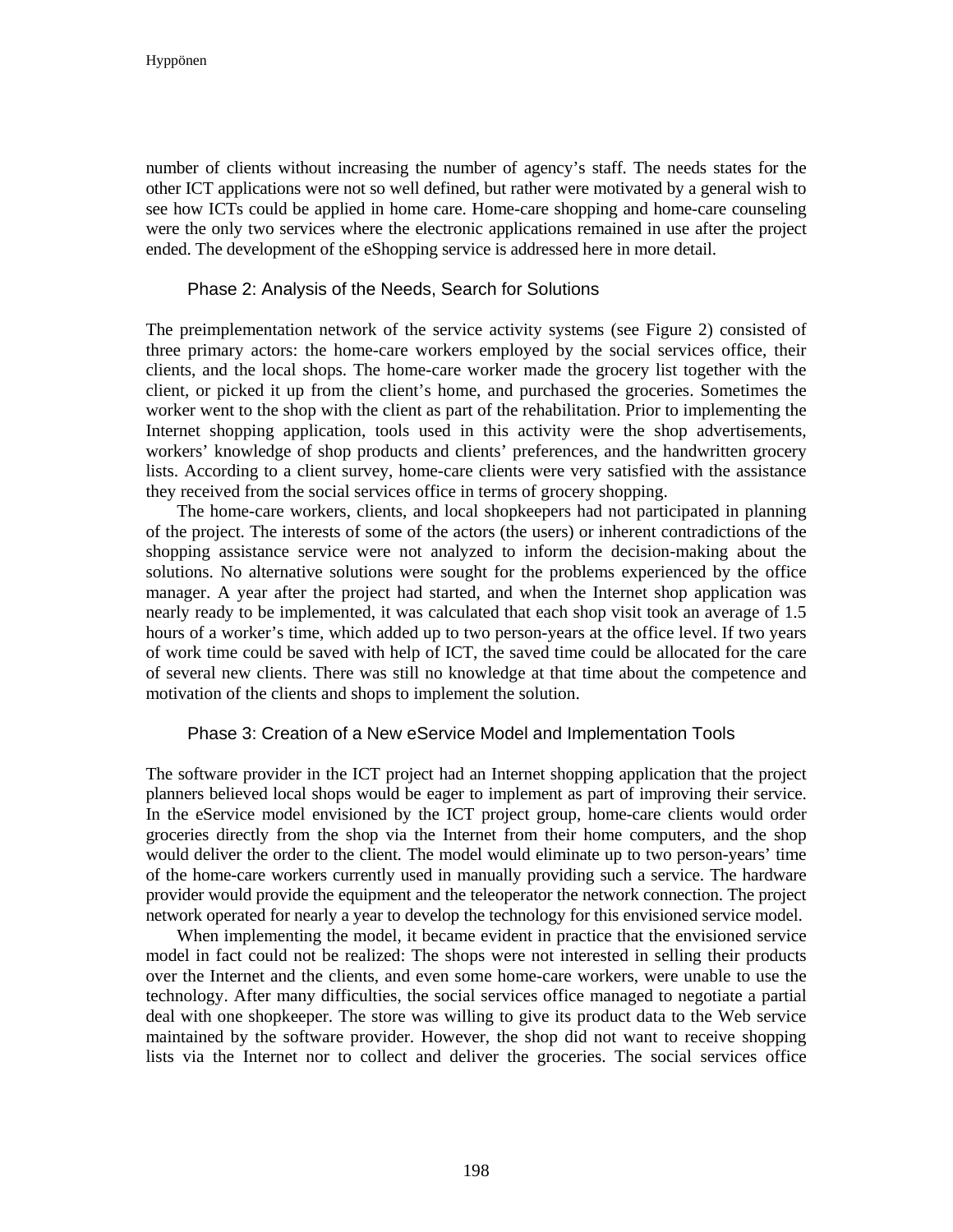enrolled a delivery company to collect and deliver groceries. Yet, this delivery company did not want to receive the lists directly from the clients by phone or the Internet. Many clients were not willing or able to use the computer or Internet for ordering groceries. The only option left for the social services office was to designate one of the home-care workers to receive clients' shopping lists by phone, enter the data into the Web shopping application on behalf of the clients, and send the information over the Internet to the delivery company.

### Phase 4: Implementation and Diffusion of the New eService Model

Receiving and mediating clients' shopping lists became a major part of one home-care worker's work. The Web shopping application was not designed to be used over the telephone in real time since it had thousands of products with poor search functions. The office worker ended up writing the clients' lists by hand on paper. After the phone call, she entered the data into the Web application. The service providers tried to make the best of the technologies, but the real needs of the actors participating in the eService provision did not coincide with features of the technologies. Feedback from the service providers to develop the software came so late that new developments could not be started within the project time frame. At the end of the project, the software company did not continue the innovation process in cooperation with service providers, due to the poor outlook on getting a return on their investments. They had no interest in redesigning the application. The shop had no interest in updating the product list, and the social services office had no interest in the double work. In spite of much effort put in the development, the social services office had to give up on the Internet application about a year after the project ended. After this, clients' telephone-generated shopping lists were written by hand directly onto fax sheets, and then faxed to the delivery company. The Internet technology was abandoned, but the service model that was created to use it remained. The new eService model did not spread in the organization.

### Phase 5: Establishing and Evaluating the New Model of Activity and Its Tools

The fax-based shopping model ultimately established in the social services office did help to outsource part of the home care workers work to the delivery company, but other objectives and expectations set for the project were not met: to rationalize work, cut costs, and improve the quality of the service. From the social services office perspective, the idea of saving two person-years had turned into using one person-year on the phone and securing the other person-year from the private delivery company. By reducing the frequency of the service from 5 to 2 days per week, further resources could be saved and used for the care of new clients. The new IT-based service model revealed further needs to develop other aspects of the shopping service, such as tools and rules for assessing clients' needs and calculating service costs. These impacts had not been anticipated.

From the perspective of home-care clients, the service quality was reduced radically. Apart from the shopping frequency being reduced from daily to two times per week, the transferring of shopping lists via phone and hand-written faxes caused many misunderstandings. Clients' knowledge about the shop products diminished when they or their caregivers no longer visited the shop. Many clients also had difficulties in using the phone to order the groceries. The service operated inflexibly, serving primarily the needs of the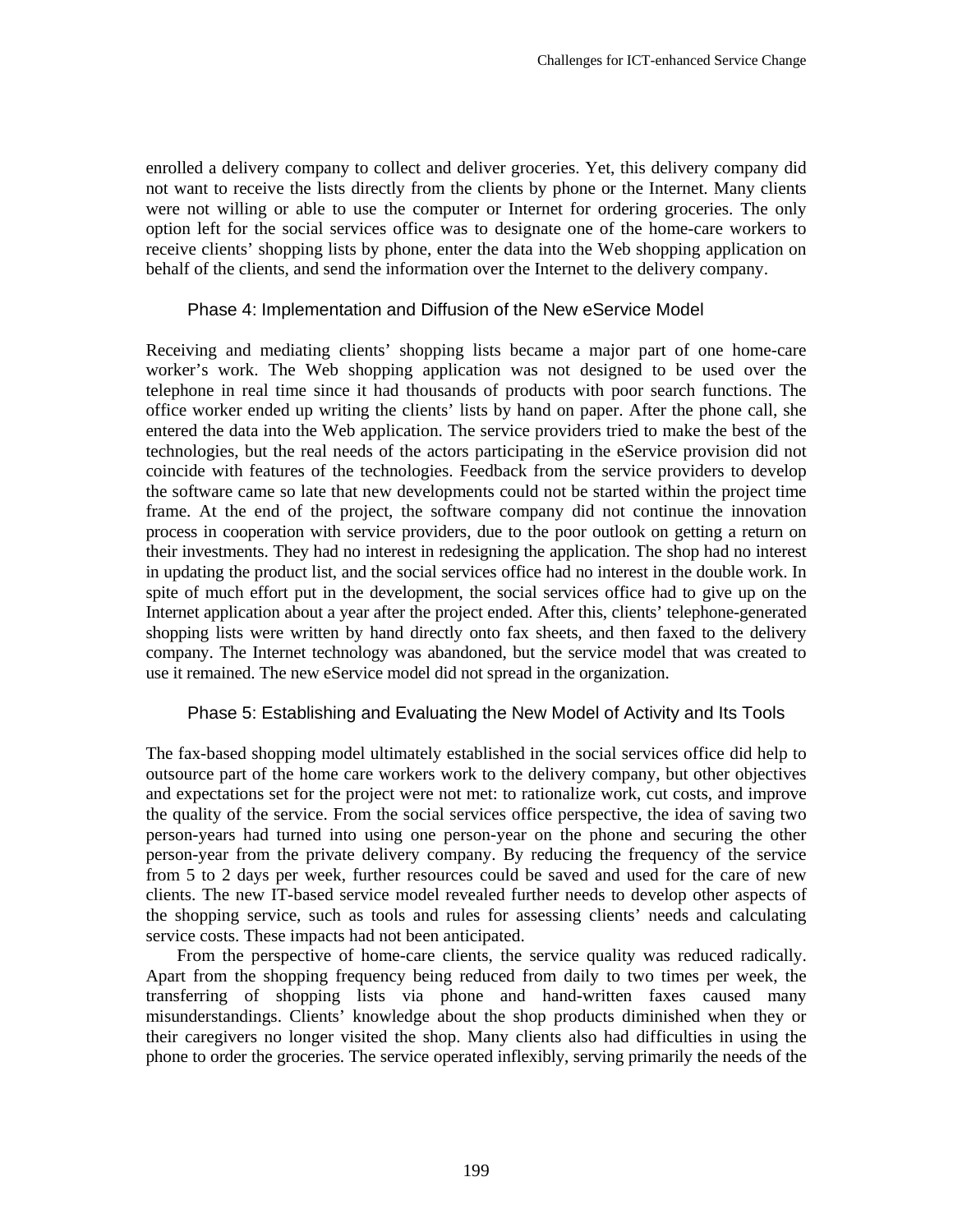delivery company (to do the round as quickly as possible to make the service economically feasible). Clients had difficulties in matching the arrival time of groceries, the arrival time of the home-care worker, the timetables of other services, and their own everyday schedules.

# **Case I Conclusions: Codevelopment of Service and Technology Structured with the Conceptual Tools**

Case Study I illustrated the ill fate of a technology-led implementation project. The serviceproviding network and the technology-oriented ICT project network remained mainly as two separate networks, with distinct objects of development and little collaboration. One cycle of expansive learning (see Figure 3) did not seem sufficient to depict the totality of the development. As depicted in Figure 4, two cycles were required: one depicting the development cycle of the shopping service (the larger cycle) and another one depicting the development cycle of the electronic application planned to be implemented in the service (the smaller). How these two cycles and actors within them interacted—or, rather, did not interact—became the main focus of interest in Case Study I.

The (ICT) project network that focused on developing the electronic applications was in control of the development until it was time to implement the eService application. The control is depicted by a solid line in the ICT applications development cycle. A broken line in the service development cycle in phases 1-3.1 illustrates the lack of participation of the actors in the service-providing network in shaping the ICTs and the eService concept to be implemented. When the implementation efforts failed, the control shifted towards the service network. The networks cooperated for a short time in order to create a solution that could be piloted. This is depicted by the solid lines of both cycles between phases 3.1-3.2. Once the solution had been created, the main control shifted to the service network (solid line). The project network trained the users, but the service network was left to incorporate the application into everyday use, develop alternative ways to make best of it, and give feedback to the project network. The project network did not update the technology to accommodate for the use realities (broken line), and the project cycle ended without the created technologies becoming established into use.

The lack of adequate collaboration early in the project and again in the implementation phase made it difficult for the networks to learn from each other. The ICT project network acted as the innovator. In Phase 1, the project network's view about the actual service activity and the needs within remained vague. Analysis of the old model of service provision was not done to provide the baseline information about the system and preconditions for its change. In Phase 2, an analysis of the actual contradictions in the service provision to find the development needs was not performed. The conflicting interests and needs were not found to inform solutions to be selected. The project network's view of the problems, needs, and conceptions of the different users was dictated by the technology available through the technical partners rather than being user focused. The lack of information exchange between the networks and the partially contradicting views about the needs and solutions within the service network (of which the project network was not aware until late in the development) is illustrated with the lightning arrows in Phases 1 and 2. The construction of the new eService model and technical solutions to support it was done by the project network. It was not grounded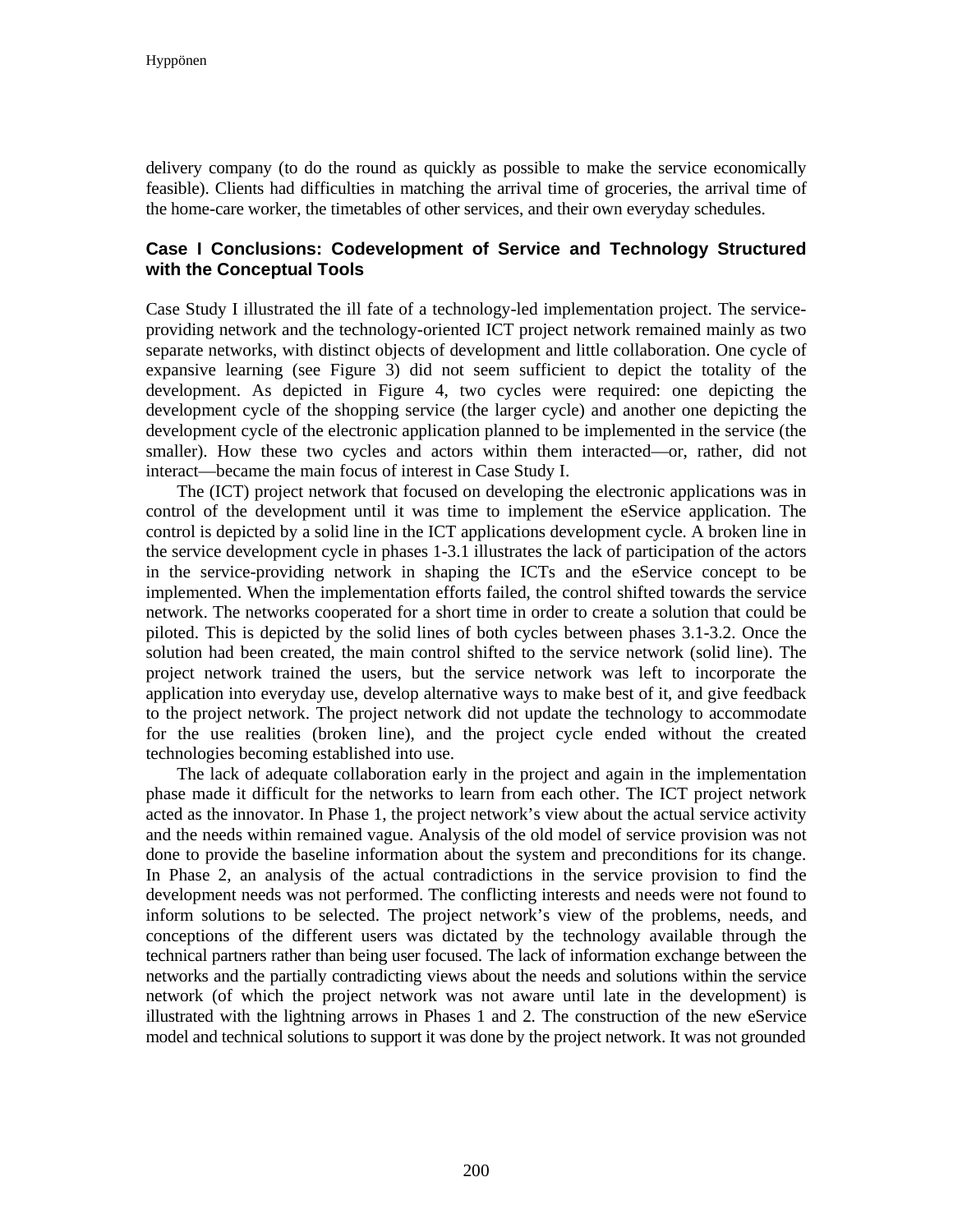

**Figure 4.** Codevelopment of services and technology in Case I, structured with help of the model of expansive learning (cf. Figure 3). The larger cycle (red) depicts the phases of development and expansive learning within the shopping assistance service. The key actors were home care staff, clients, and local shops. The smaller cycle (blue) depicts the phases of development of the new tools for the shopping assistance and expansive learning within the tools developers (the ICT project group). This group consisted of technology providers, researchers, the city council, and the manager of the social services office. The project group acted as innovators and leaders of the development. In each of the phases, there were problems the collaboration between the two groups of actors due to inadequate information transfer between them, depicted by the lightning arrows. Weak influence of the service providers on the tools development in phases 1-3.1 is illustrated as a broken line of the service development cycle during these phases. Weak input of the tools developers in Phase 4 (lack of updating and further developing the tools) is illustrated as a broken line of the ICT development cycle during these phases. Abandoning the ICT-based tools in the service is depicted by ending of the ICT development cycle before Phase 5.

in the needs, interests, and possibilities of the service network (the network of users). This became evident only when the project network model was to be implemented. The mismatch between the project network view and the view of the user network (of which the project was not aware at this phase) is illustrated by the lightning arrow in Phase 3.1. When the project network became aware of the mismatch, a new eService model was constructed with help of the service network. The eService model was redesigned, but the technology was not: It had been developed for the previous, unrealistic eService model. The mismatch between the piloted eService model and the technology implemented was realized during the piloting by the service providers. The mismatch is represented by a lightning arrow in Phase 4. The feedback was given to the technology providers, but they had no interest in updating the technology when the pilot ended, whereby it was abandoned. This is represented by the broken line at the end of the technology development cycle. An eService model was established, but the Internet technology designed to support it was not.

Prior studies have shown the need for cooperation of all network actors at early stages: Technology providers or IT researchers are not experts on everyday service provisions, with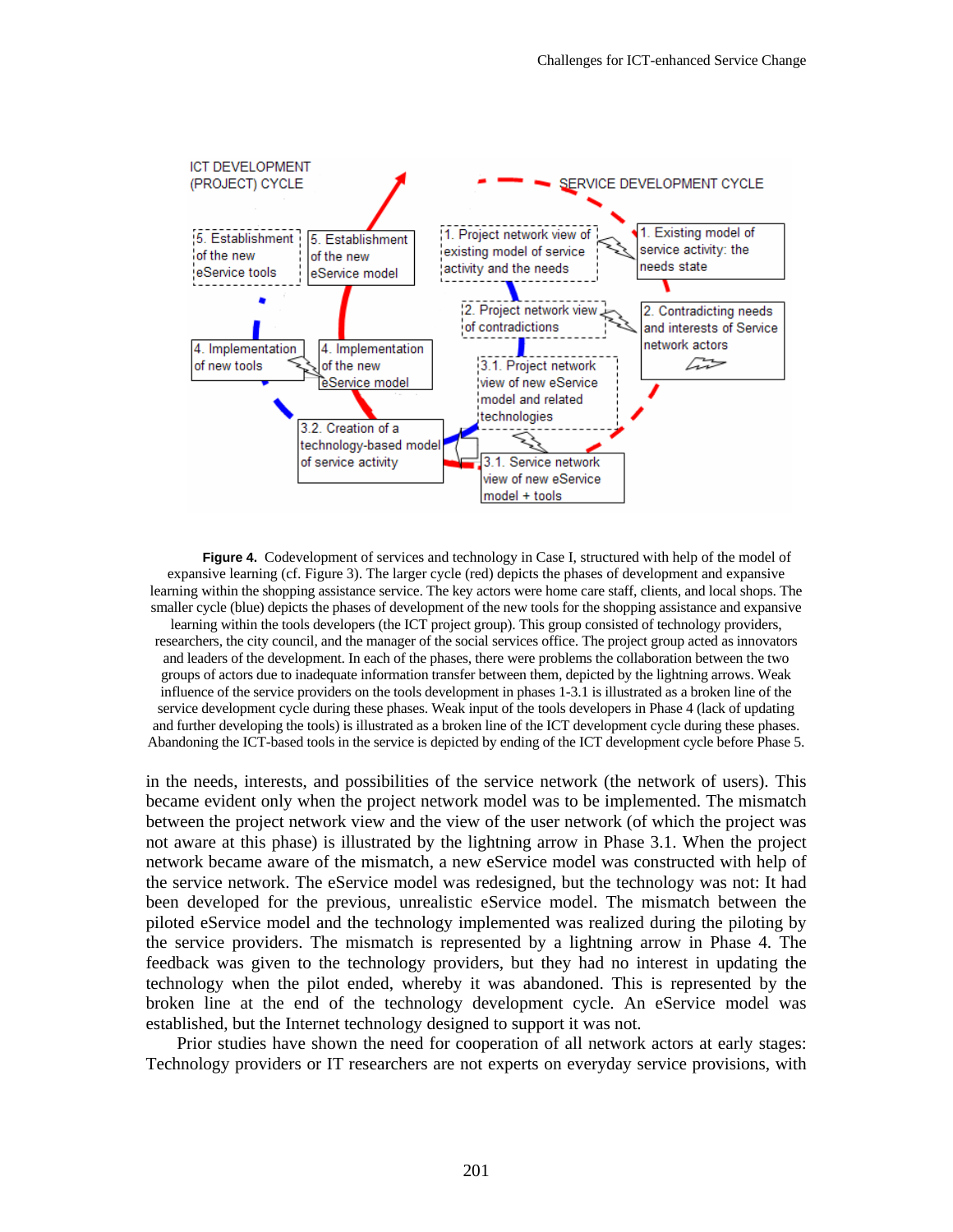their problems and challenges, nor on the planning and development of social and health care services. These are not the technology providers' core tasks. Service providers are not experts in the opportunities that technologies can offer (see also Eason et al., 1996; Schoech, 2002). Better cooperative planning between the project network and the service network from the start could have helped the project to ground the development of IT to the actual needs of the service network. Using effective methods for collaboration in analyzing user needs and selecting solutions could have helped the project to codesign the new eService model and IT to support it (Eason et al., 1996; Gregory, 2000; Hasu, 2001; Lyons & Kearns, 1997).

Previous research also shows the lengthy and demanding process of technology implementation, during which the technology and its use are reformed (Hasu, 2001; McLaughlin et al., 1999). At best, the cooperation will provide a continuous forum for improvement of technology and its use (Victor & Boynton, 1998). The technological development in Case I did not reach this state. Improving the implementation results could have been attempted by allowing time for the collection of feedback from users and an iteration of the service model and technologies to fit the needs of different stakeholders. This would have required commitment of the key project network stakeholders after the EU project had ended.

On the basis of Case I results, four questions about the co-construction of technology and eService could be formulated that proved important in determining the outcome of the development:

- Phase 1: Which and whose problems and needs is the eService development based on?
- Phase 2: How are the alternative solutions defined and by whom?
- Phase 3: How are the service and technology defined as objects of development and thus co-constructed?
- Phases 4-5: How does the co-construction continue after implementation?

In the next section, the conceptualization created in Case I is implemented in another eHealth project (Case II) in order to study the practical value of the conceptualization in the context of formative evaluation. Case II was an ongoing case where the conceptualization was used to produce information and feed it back to the project managers for corrective action during the development project.

# **CASE STUDY II: EVALUATION OF A NATIONAL ePRESCRIBING PILOT**

The Finnish Ministry of Social Affairs and Health (STM) initiated a national ePrescribing project in 2000. The project was one of four strategic projects of the STM in implementing the National eHealth Strategy (Ministry of Social Affairs and Health, Finland [STM], 1995, 2006). The project developed and piloted a national concept for ePrescribing in Finland from 2000 to 2006, which was implemented in four pilot organizations and surrounding pharmacies in Finland. The piloting was arranged to guide the decision-making about the national implementation of the service and related ePrescribing legislation.

At the end of 2003, the STM called for an evaluation of the pilot project through its research and development organization, the National Research and Development Centre for Welfare and Health (STAKES). The aim of the evaluation was to help direct the project work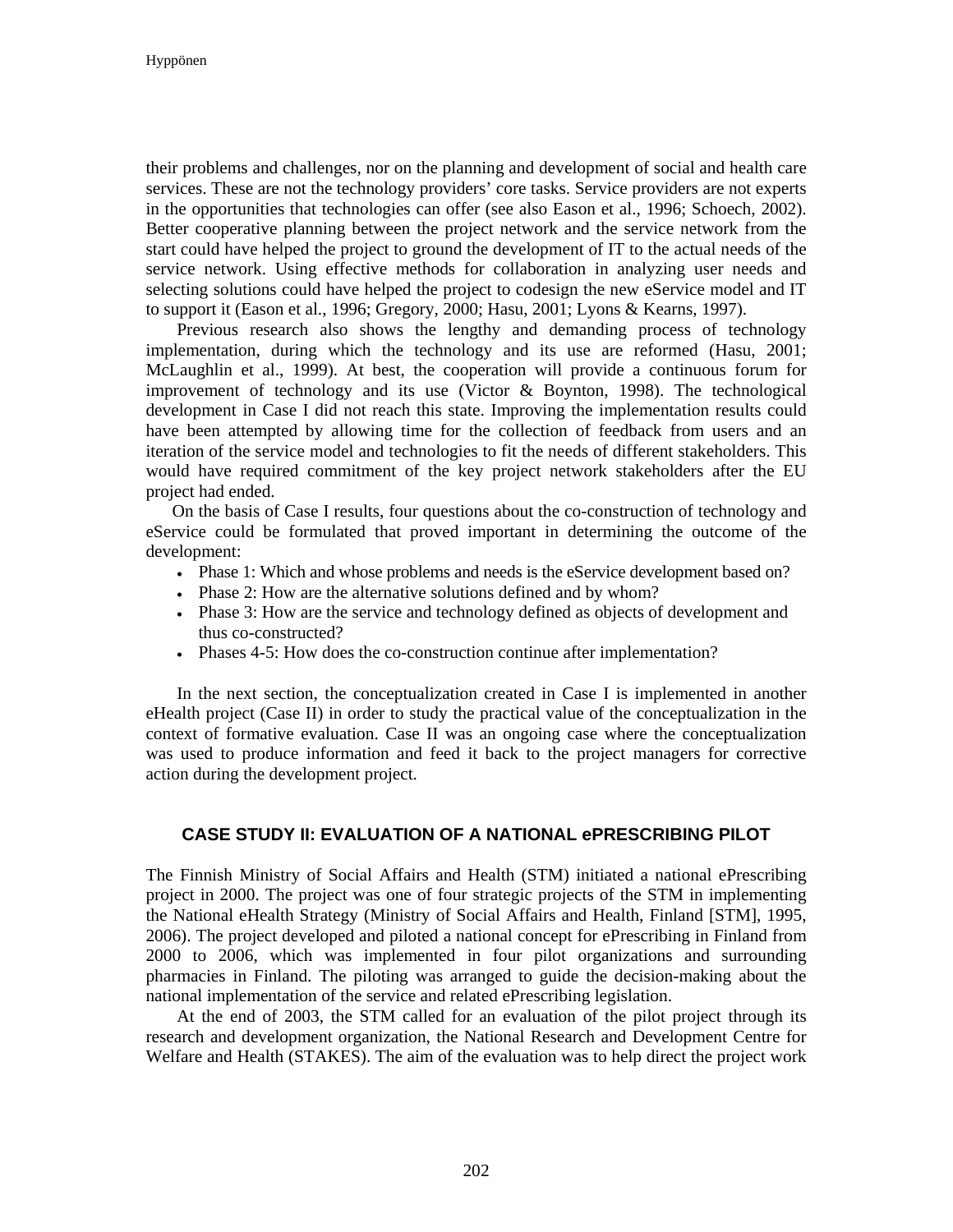and to conduct interdisciplinary analysis of the outcomes of the pilot to inform the permanent legislation to be formulated (Hyppönen et al., 2006).

### **Findings**

### Phase 1: The Needs State

Since the late 1980s, there have been many local trials in Finland to test different technologies for transferring medical prescriptions electronically from doctors' offices to pharmacies. Most of these projects were initiated by technology providers. In 2000 the STM established a high-level project to collect experiences on the early trials, to list the stakeholders' needs, and to draft a concept for a nationally unified ePrescribing system. Representatives from all of the key governmental regulatory and administrative bodies and national pharmacy and doctors' associations were invited to the project group, together with a representative from two hospital districts. Patients and technology providers were not represented in the high-level project group.

The high-level group met several times in 2001 to define the needs, select a solution, and to draft a new, national IT-based prescribing concept. The group collected data from experts, visited three health centers or hospitals, sent a questionnaire to patient information systems providers, and arranged a working seminar for systems providers to inform the decision making. The group reported on normative requirements for ePrescribing, presented flow charts of work processes, listed the problems of the current system for different stakeholders, and envisioned benefits and risks from ePrescribing. Alternative concepts for ePrescribing were presented with conclusions for the model to be piloted in Finland. The report provided a good but still quite general basis for the development.

### Phase 2: Analysis of the Needs, Search for Solutions

The high-level group report described the needs and a suggested a solution. In 2002 the STM asked the high-level group (henceforth, the high-level steering group) to continue to arrange and steer the piloting of the described system. Four regions were selected to implement the system for clinical piloting. Each district was to organize the local pilot at their own expense, and the high-level steering group was to steer and coordinate the development. The STM wished to keep the organization as light as possible to facilitate fast implementation and piloting of the system during 2003. It was seen as a straight-forward technology implementation exercise. The STM issued an experimental decree on ePrescribing in 2003, under which the clinical piloting could be done.

The four local piloting networks consisted of a health care unit or a hospital clinic, their patients, a couple of local pharmacies, and the local social insurance institution office. Each of the health care organizations used a different legacy system (Electronic Patient Record, EPR). The pharmacies used two different pharmacy systems. Each health care organization operated in a different health care sector (different fields of specialized care, primary care, or occupational health), with a different emphasis on prescribing activity. None of the pilot areas had done an analysis of their concrete prescribing activity, its challenges, preconditions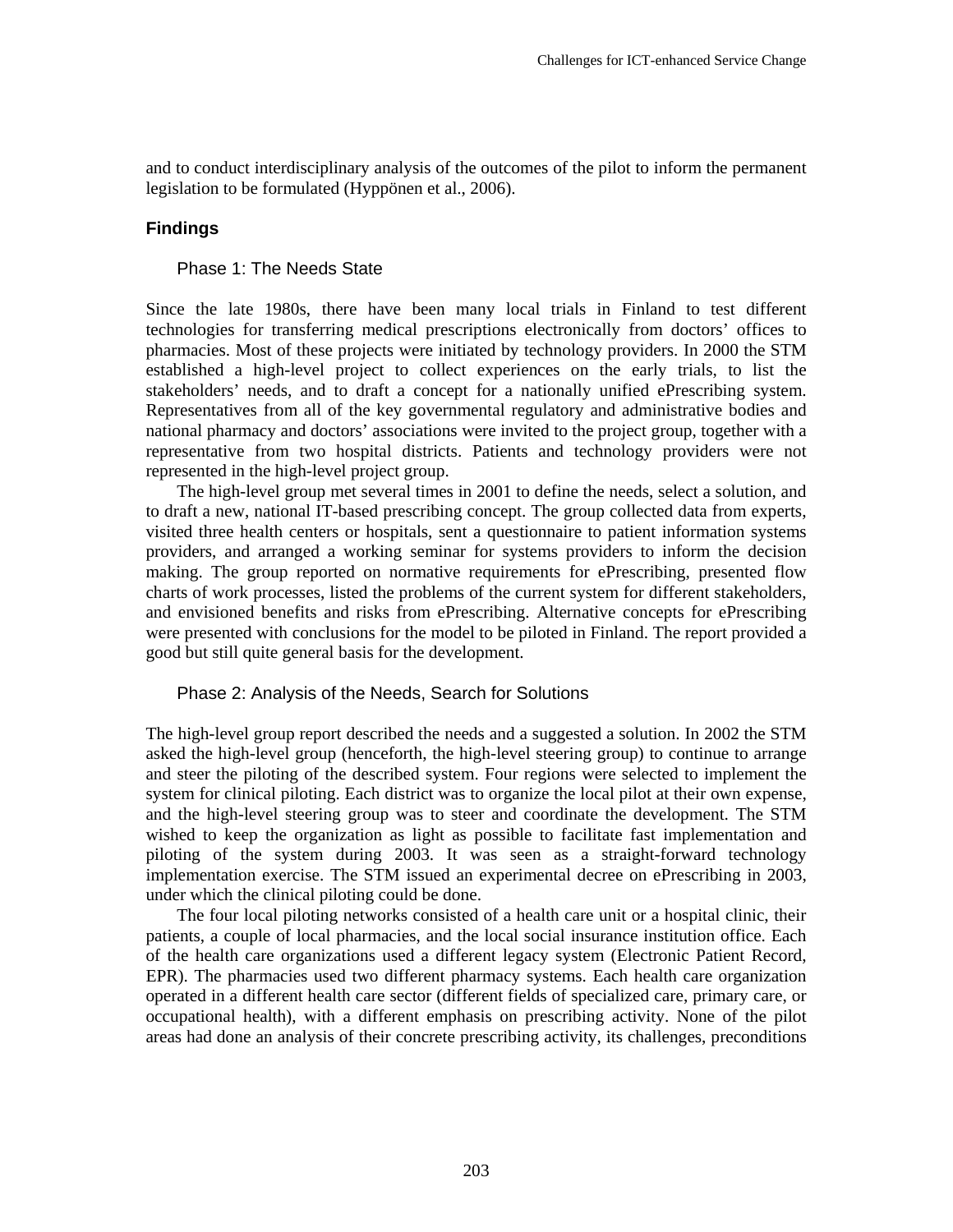for change, and needs for its development. They justified their interest in participation with a need to "be at the forefront of ICT development."

One representative from each of the four regional pilots was invited into the high-level steering group. All four regional representatives came from the piloting health care organization. The four local representatives thus had to speak not only for their own organization but also for their clients, their technology providers, the local pharmacies, and the local social insurance institution office.

### Phase 3: Creation of a New eService Model and Tools for It—Specification Round 1, with Stand-alone Prescribing and Dispensing Programs

The original idea was to test the technical feasibility of the suggested concept within a year. Since the EPR-integration would take time, the high-level steering group decided to pilot the concept with a stand-alone ePrescription authoring and dispensing program. It was completely separate from the practitioners' existing EPR and pharmacy systems, pharmaceuticals databases, and other tools that the users had for creating prescriptions and in dispensing the medication. The high-level steering group was the only forum where common requirements for the system rising from regulations, different technologies, and varying stakeholders needs could be generated. The steering group ended up wearing two hats: It made strategic decisions as well as acted as a national project group defining and redefining specifications for the different system elements and functionalities. Participants had different viewpoints in realizing the different functions, which slowed down the decision making. The problematic dual role of the steering group was frequently questioned by practitioners. The work was reorganized in 2005, but this did not bring the end users and the technology developers into closer collaboration.

Laboratory testing of the stand-alone prescribing and dispensing programs and the national database was initiated in 2003. Very soon after the first laboratory tests, the pilot areas reported that the stand-alone system would slow down the work too much, and the doctors were not willing to implement it in a clinical setting. Any ePrescribing system was required to be integrated with the pilot organizations' EPR-systems.

# Phases 3 and 4: Specification Round 2, with Integrated ePrescribing Systems and Their Piloting

When the clinical implementation was delayed, the pilot period was extended by extending the pilot decree twice: first to the end of 2005 and later to the end of 2007. The integration of ePrescribing functionalities into four different EPR and two pharmacy systems took time. The integration took place separately in each of the local pilot areas. The EPR technology providers did not participate in the high-level steering group. There was also no common project group to harmonize the development of the different legacy systems and to implement the commonly defined requirements.

The city of Joensuu was the first site to start the clinical trial with the integrated EPR system and a stand-alone pharmacy program, in May 2004. The second site, Helsinki, started with its stand-alone authoring and pharmacy programs in October 2004. The third site, Kotka, started with an integrated EPR and pharmacy system in June 2005. The fourth site, Turku, had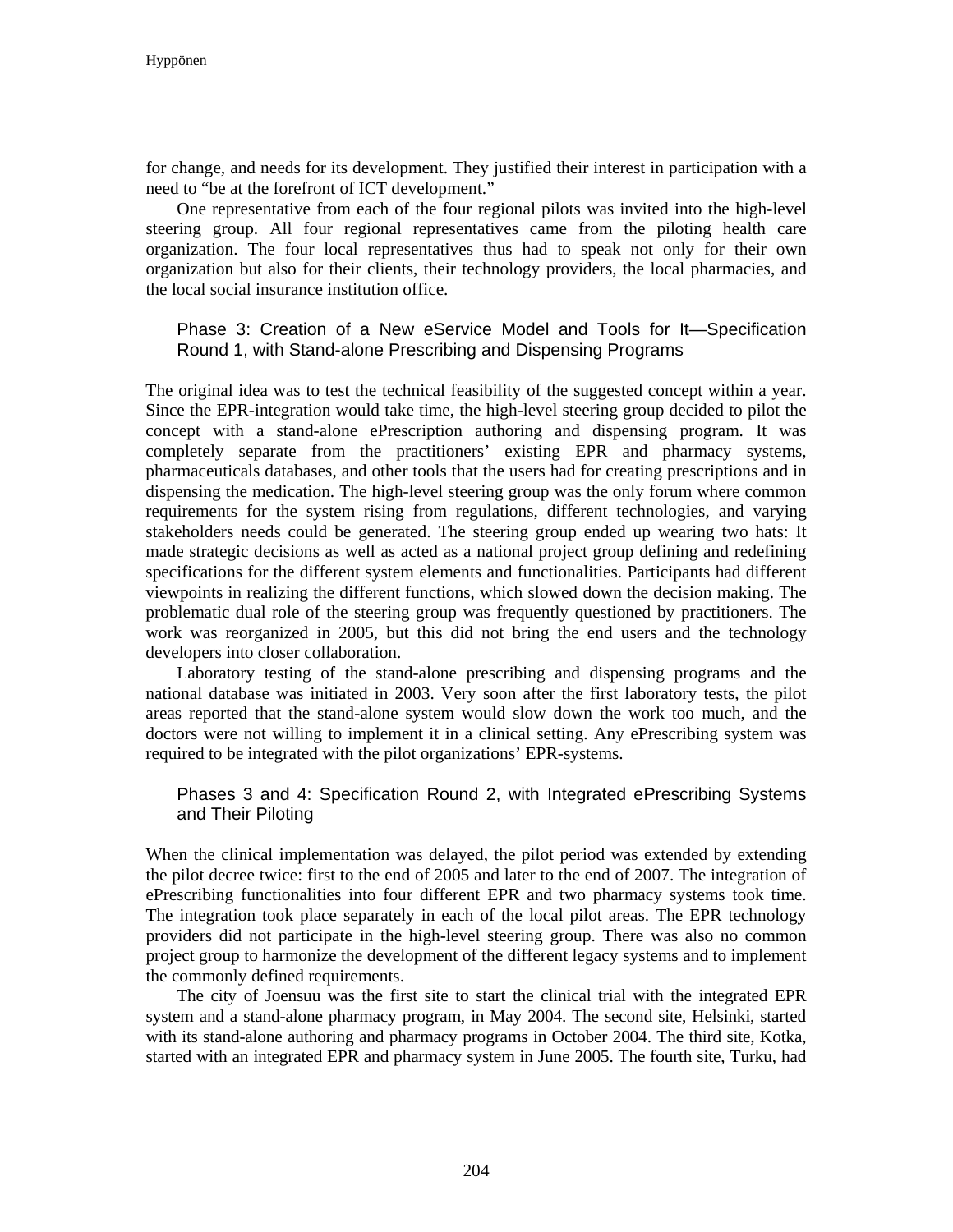not started by June 2006, when the management group decided to end the clinical piloting of the system. By that time, Helsinki had stopped the piloting due to lack of interest of clients and doctors, and Joensuu suffered equally from a lack of interest by clients and doctors, resulting in practically no use of the system. Only in Kotka had the system spread from one occupational clinic (3 doctors) to all clinics (11 doctors) and all pharmacies in the area. However, the efforts to spread the system to a municipal health center had failed. As a result, clinical use of the pilot system was very modest. In 18 months, fewer than 1,000 ePrescriptions had been sent to the database, many of which were for test purposes rather than for patients.

### Phase 5: Evaluation of the Implemented Systems, Specification of the National Legislation

At the end of 2005 the high-level steering group was replaced by a high-level management group and several subgroups to draft national requirements, cost-benefit estimates, and legislation for the national system. A consulting company was hired to draft a dissemination plan and to lead the practical work of preparing the national dissemination of the system. In June 2006, the management group concentrated all of the remaining resources on planning the national implementation, and the local pilots were stopped without the system becoming established in any of the pilot areas. With the end of the clinical piloting, the development in pilot organizations seized in Phase 4. The development of the rules and a national level tools (the prescriptions database) has continued to pave way for nationwide diffusion and establishement of the system. The act on ePrescribing was issued on February 2, 2007. The act entered into force on April 1, 2007, allowing a 4-year transition period. Following the transition period, all prescriptions should be made in electronic format, thus forcing the local organizations to develop their local tools and practices to conform to the new national rules and tools.

Evaluation of the clinical pilots was done in 2004–2006 in the organizations where the integrated systems were implemented (Joensuu health care, Kotka health care, and a Kotka pharmacy). Helsinki had stopped the pilot without integrating the systems. Use in Joensuu clinic was so modest, that there was no point in conducting the postimplementation study in the local pharmacy. The systems still were not completely technically reliable. Lack of cooperation with users and designers had resulted in poor usability of the technology (e.g., slowing down work due to a feature requiring signing of each pharmaceutical separately with an electronic signing procedure and lacking required features of technologies). New service practices had not been redesigned in parallel with technology, leading to complaints from the doctors about timeconsuming consent procedures and errors in the prescribing and dispensing process due to old working habits. Patients' means of managing their own medication had been decreased when they no longer had tangible documents of their complete medication (prescribed and dispensed) history. Patients' rights and possibilities to control the use of their prescription data also were diminished. The planned patient interface and the possibility for patients to conceal sensitive prescriptions had not been implemented. Many of these problems became evident already in 2004 and were given to the high-level steering group, but improvements to the pilot systems were not made because the changes were regarded as too expensive by the pilot organizations bearing the costs. In 2006 the pilots were stopped without any updates to the systems, when the high-level management group made a decision to focus all remaining resources on drafting the ePrescribing legislation and national requirements.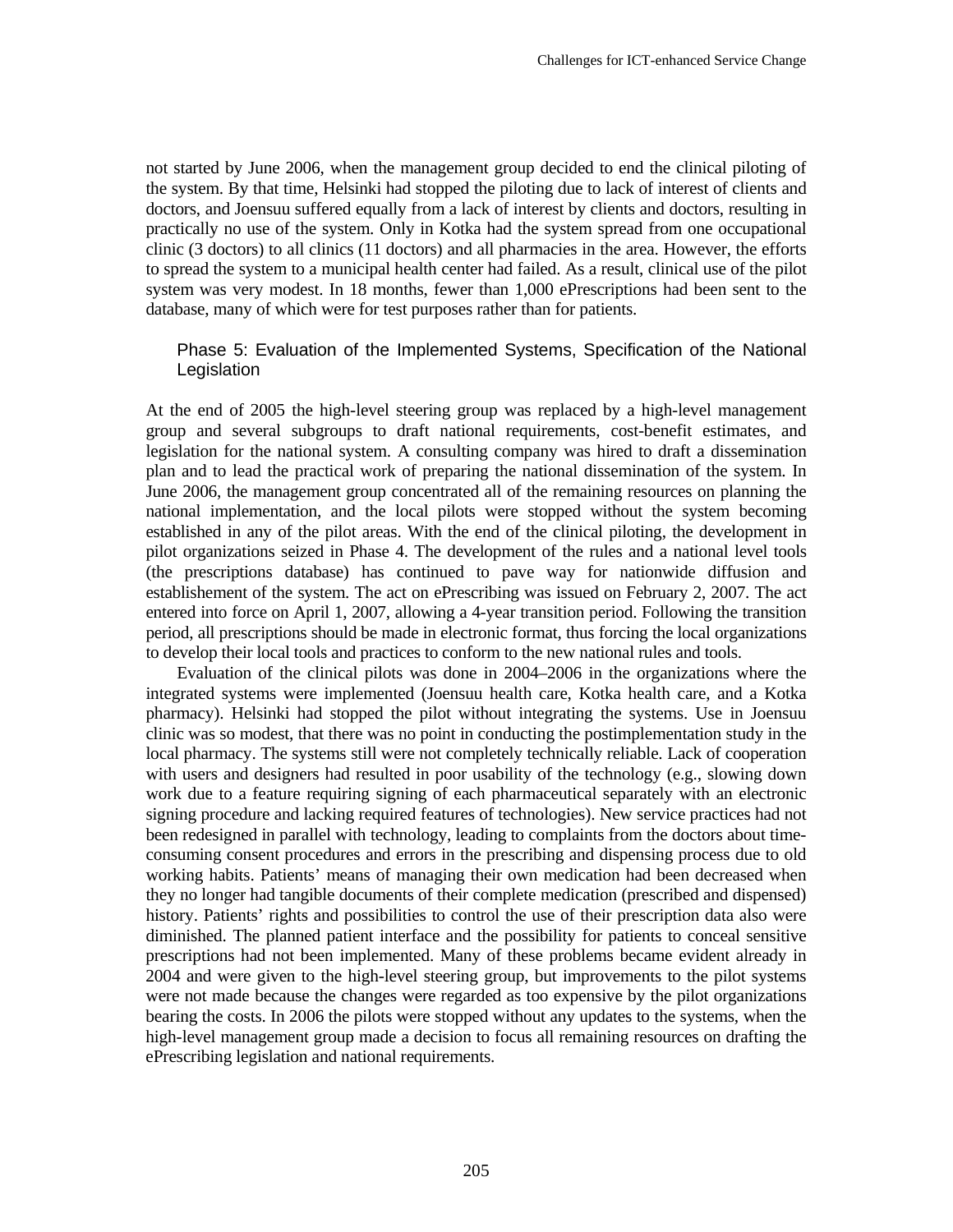# **Conclusions from Case Study II: Conceptualization of the Codevelopment of ePrescription Service and Technology**

The objective of Case Study II was to apply the conceptualization created in Case Study I in another case (an ongoing project) to explore its potential in the context of formative evaluation. The conceptualization was used to structure data from the ongoing Case II. The results were fed back to the project managers for corrective action.

With the help of the conceptualization created in Case Study I, the coevolution of the ePrescription service, the technology used, and the legislation to steer it could be delineated (Figure 5). It consisted of three objects of development rather than two, of which the development of legislation for ePrescribing emerged as the main object. The governmental actors (regulators) initiated the development, and the national high-level steering group was in strong control of the development throughout the process. This is shown in Figure 5 as a solid cycle of the legislation development. The other two cycles represent the prescribing service



**Figure 5.** Structuring Case II findings with help of the conceptualization. The larger cycle (blue) depicts the phases of rules development and expansive learning within the members of the high-level steering group responsible for the development project. The smaller cycle in the red, bold broken line depicts the phases of development of the prescribing service, and expansive learning within the local piloting networks consisting of patients, doctors, pharmacists, and social insurance officials. The third cycle, in the thin, black broken line, depicts the tools development to achieve the prescribing service. The high-level steering group acted as the innovator and leader of the development. The broken line on the tools and service development cycles throughout the development illustrates the lack of focus on development of new eService practices and usable tools for the practices. The partially contradicting views between the groups of actors in the three different cycles, and lack of information exchange and collaboration between them, are depicted by lightning arrows in different phases of development. Abandoning the ICT-based tools and the ePrescribing service model after piloting is depicted by ending of service and tools development cycles after Phase 4.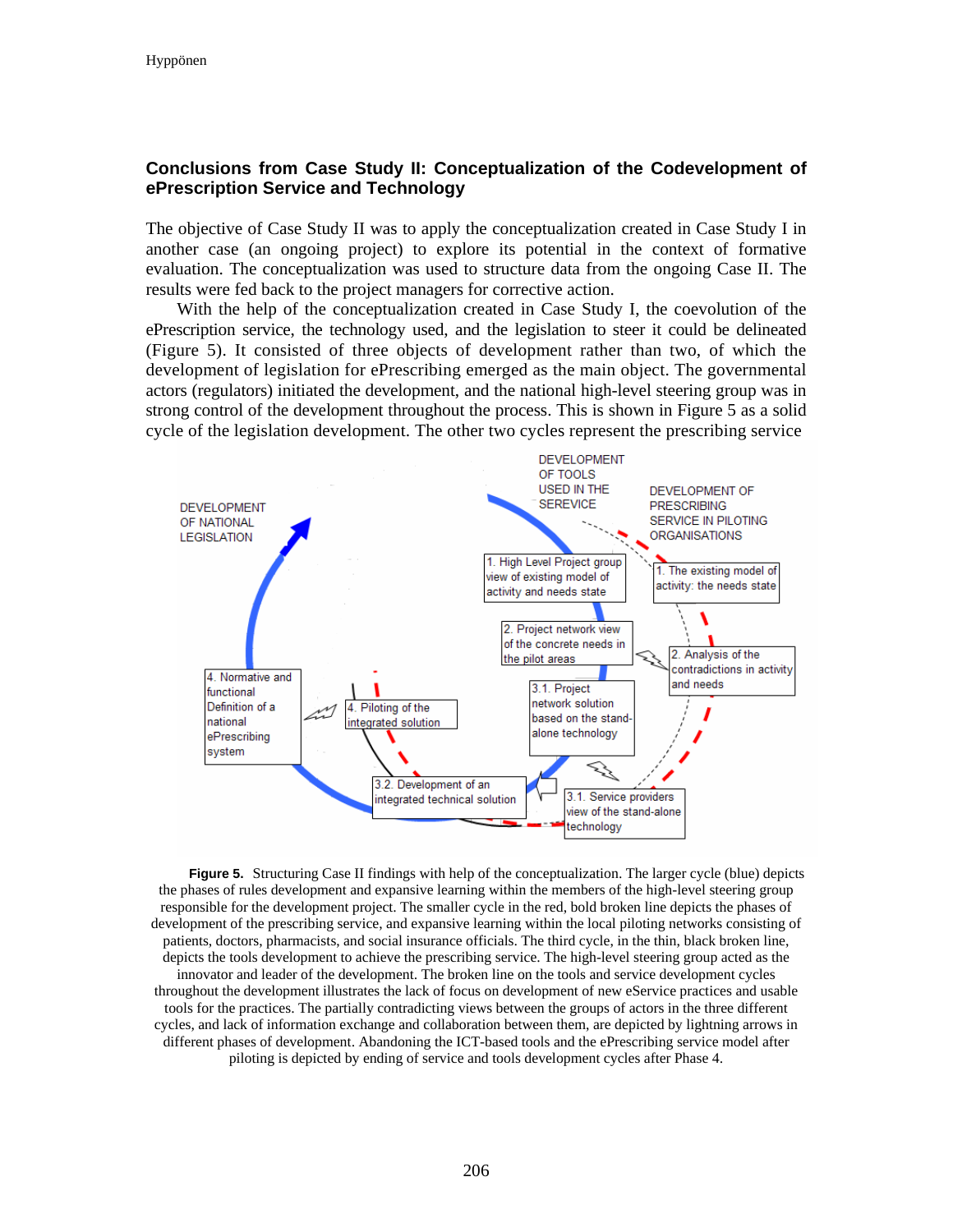and technology developments. They were supposed to inform the legislation development. Both of these cycles are drawn with a broken line throughout the development, illustrating the weak emphasis on these objects in the total process and the weak control that the service network actors in the pilot areas and their technology providers had over the development.

The challenges and possible solutions found with the help of conceptualization in the codevelopment of the ePrescribing service and technology were presented as a feedback during the project. Certainly, due to the strong participation of the regulators (policy makers, legislators, and standardization experts) in the national high-level steering group, the regulatory needs and requirements were well covered in the concept. However, the representation of the end users or their technology providers in the steering group was weak or nonexistent, which made it challenging to learn from the users and develop a useful and usable system to be piloted. Further, it was stressed that data from each of the pilot areas would be needed regarding their concrete prescribing activity and any key contradictions and preconditions for change in order to plan the needed changes in the overall ePrescribing activity and to specify requirements for technologies to support a new model of activity. The lack of this knowledge is depicted by text boxes framed with broken lines in Phases 1 and 2 in Figure 5. The feedback was regarded as important by the national high-level steering group, but it had little immediate impact, since the clinical testing was already about to start.

Feedback given to the pilot about Phase 3 emphasized the need to concentrate more on the development of new working practices and providing the tools to support them. This feedback also came too late to have any impact. The development in Phase 3 had included two design rounds, which are depicted in Figure 5. The first round concentrated on developing stand-alone prescribing and dispensing programs, the implementation of which was refused by practicing doctors. The mismatch between the project and user view of the solution is represented by a lightning arrow in Phase 3.1. A second design round was initiated to develop and implement integrated EPR technologies (Phase 3.2). However, this design round was nearly finished when the evaluation started.

The national requirements were drafted by the high-level management group. They were not entirely in line with the experiences from the pilots, depicted by a lightning-arrow between the cycles in phase 4. The pilots did not run long enough to demonstrate the utility of the system for different user groups. This was communicated to the project network (highlevel steering group) in the final evaluation report. Local technology and service development cycles also ended with the end of the pilot. The legislation development cycle continued with the act on ePrescribing, with its issuance on February 2, 2007. It presents a new norm or rule for the service providers, leading to pressure to initiate a new cycle of development in the local prescribing services and the EPR systems used. The feedback from the different stakeholders collected by evaluators in the pilot study can be seen in the legislation and its background document (the bill). It remains to be seen how much the feedback is exploited in the local development projects.

### **DISCUSSION AND CONCLUSIONS**

The starting point of this study was the vast literature documenting failures of health care ICT projects. The aim of this article was to conceptualize a process of co-construction of services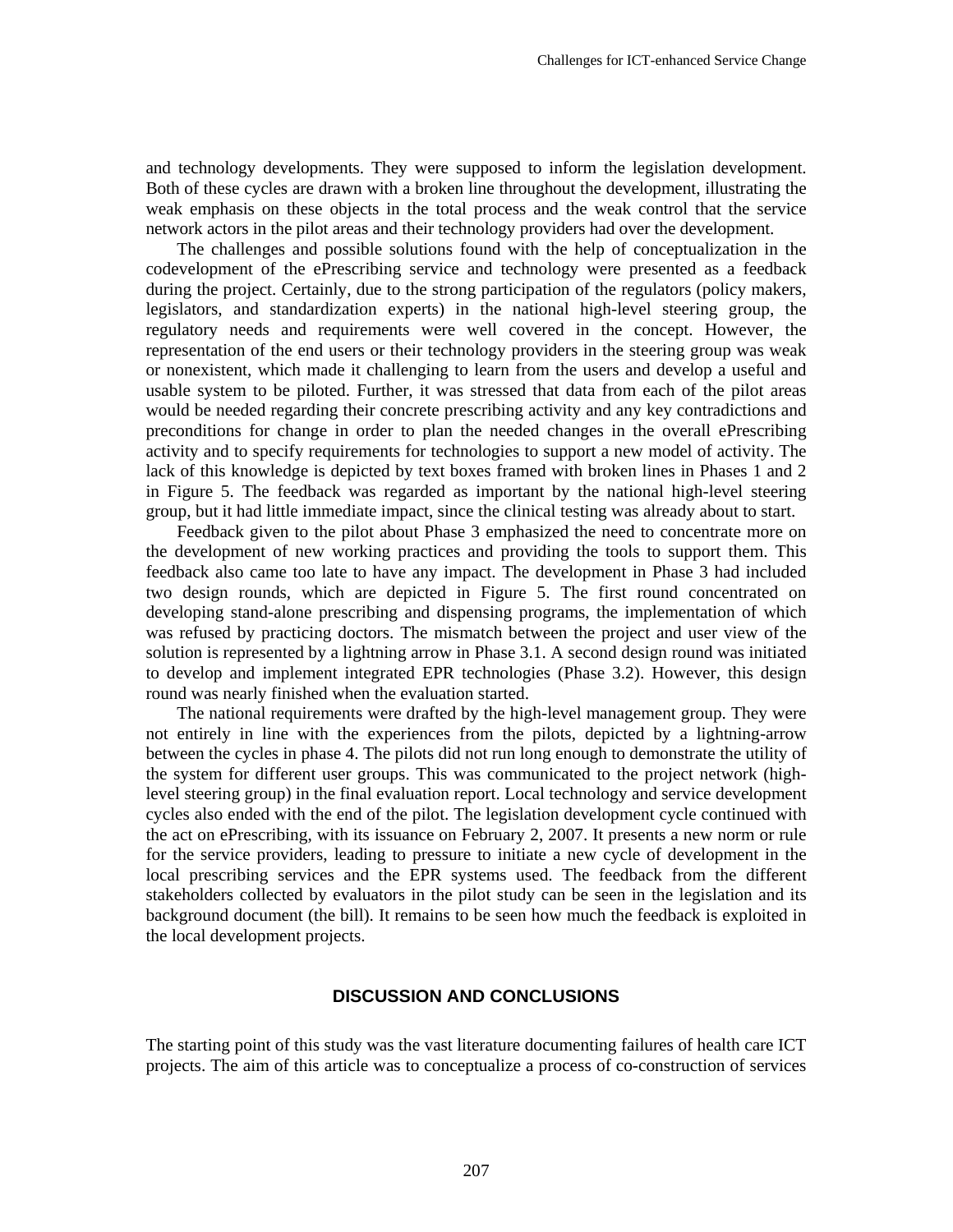and technologies to help future practitioners in the field to understand and find solutions to the challenges in ICT-enhanced service changes. Case Study I provided an in-depth analysis of an entire eHealth innovation process, from idea generation to an established eService provision system. The findings were conceptualized with the help of concepts mainly from cultural historical activity theory (AT) in order to understand the challenges in the development. This conceptualization was applied in another case study (an ongoing project) to study its potential in the context of formative evaluation, that is, for analyzing an ongoing case and feeding the results back to the project managers for corrective action.

Depicting the development with just one cycle of expansive learning does not seem to suffice. In both cases, multiple objects were being shaped simultaneously by separate networks that should have collaborated tightly but didn't. In both cases, one network took over the development of the entity—focusing on the object that was in its core interest—at the expense of other objects and shapers. Adding parallel cycles to the model of expansive learning and focusing on the relationships between the cycles helped to depict this finding in Case Study I and to bring out challenges in the codevelopment of technology and service at each phase of the development. Case Study I was a retrospective study, and the results could therefore not be used to support the development.

Case Study II was already at the end of Phase 3 (see Figure 5) when my study was initiated. The conceptualization helped to structure the parallel developments of ePrescribing legislation, practice, and technology, and to extract challenges, which were fed back into the project. The results concerning Phases 1 through 3 were regarded as important by the project partners, but they came so late in the process that the project could not implement the suggested amendments. There was strong political pressure for quick implementation to demonstrate the feasibility of the concept. The conceptualization also helped in structuring the analysis of a new eService model implemented in the clinical pilot areas (Phase 4) and in providing feedback for its further improvement. However, this information was not fully exploited during the project because the piloting was stopped in order to focus on the development of the national specifications and legislation. The information is, however, reflected in the bill and ePrescribing legislation, issued on February 2, 2007.

There were some differences in the two cases that challenge the applicability of the conceptualization from Case I to Case II, and which also contribute to understanding the relatively weak impact of the support offered in Case II. Case I illustrated a local, technology-led project in which regulators did not play a big role. The user network was in control of the decision on diffusion of the technology and the new service model. Case II, on the other hand, was a normatively led national project in which the national regulators were in control of defining the diffusion of the system by making it mandatory by law. The success of the piloting was not a condition for diffusion in Case II, as it was in Case I.

The scale and overall purpose of the projects were also different. Case I was a local IT project aiming to improve the home care shopping service of a local social services office. Case II was a national-level project, where the final objective was to create a national solution for ePrescribing and the legislation to diffuse it. The conceptualization needed to be adjusted to accommodate for the shift from a local to national perspective and the emergence of political objectives. The ePrescribing concept was high on the (political) agenda, which also influenced the decision making in the project. There was political rationality in the decisions—for example, in the decision to stop the pilot in order to hasten the national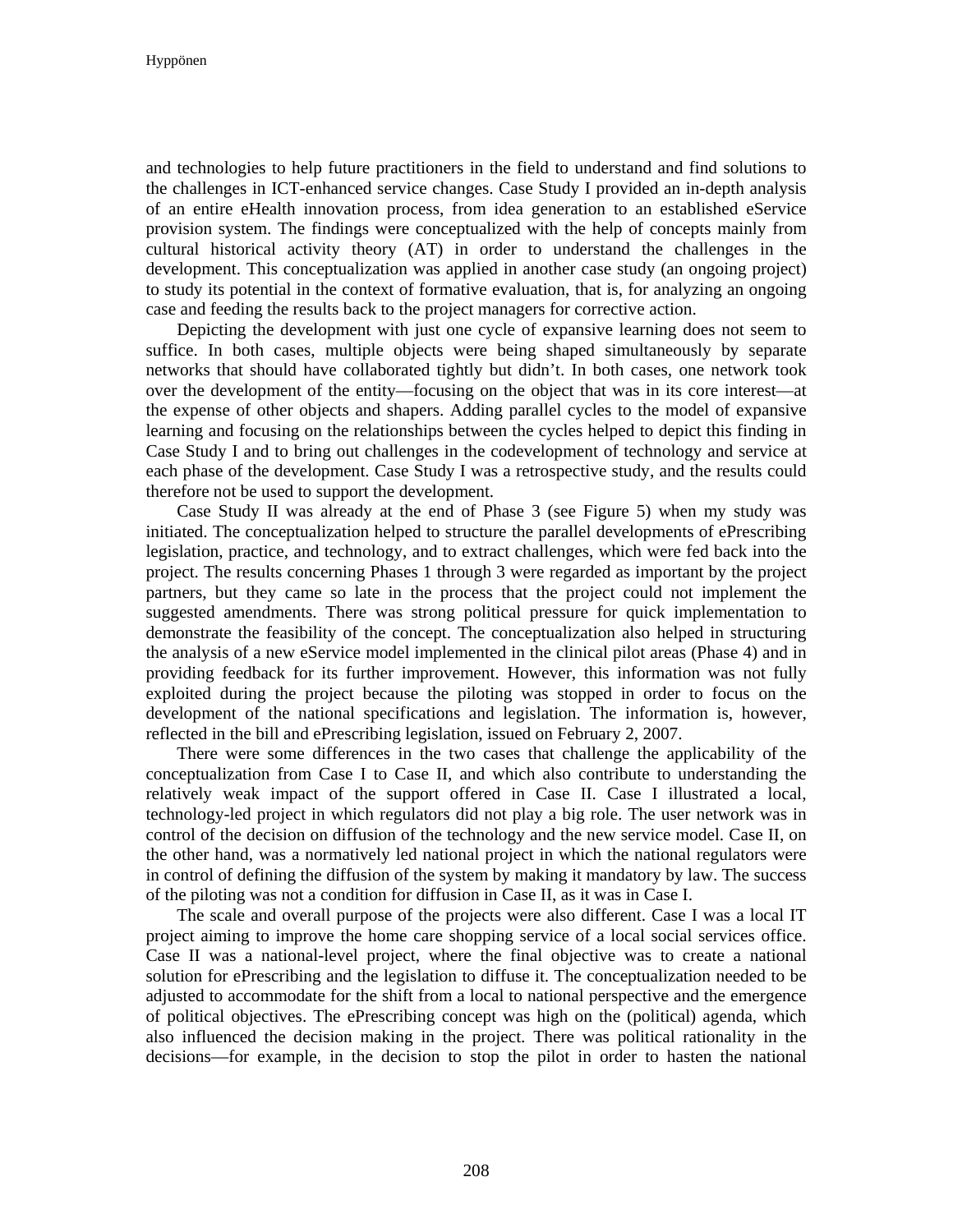implementation of the system. Even if the pilot system was not yet working well in the pilot areas, there was a strong political will to go ahead with the rules development and expand the system to national level. The evaluation provided some indication of the reasons for poor success in the pilot areas, and some of the issues were addressed in the bill and the new ePrescribing legislation. Case II indicated that ongoing (formative) evaluation can provide useful information to steer decision-making but, if the information does not support the political objectives, it may not be implemented. Further research is needed in the context of policy implementation projects to study the applicability of the conceptualization. Case II raised questions about transferring methods used in local ICT projects to national level projects.

The study collected and analyzed data from Case II, and fed the results back to the project group to be used in the decisions about the development and to the national policy makers to inform the permanent legislation on electronic prescriptions. This approach can be likened to the approach of "constructive technology assessment," which attempts to extend technology assessment to all phases of technology development, including its earliest stages (Rip, Misa, & Schot, 1995). The approach builds a bridge between formal and informal evaluation conducted by different social groups. It places emphasis not only on "what impacts," but also on "whose impacts" gain attention (Freeman, 1995). The request from the STM to conduct a process and outcome evaluation on a national eHealth pilot can be interpreted as a wish to move towards a more dialogical approach in policy implementation practices, with a will to bring forward the voices of different stakeholders during the formulation of the permanent ePrescribing legislation. Collecting empirical data for decision-making during a national policy implementation project is not yet very common, which led to some mixed feelings in the highlevel steering and management groups. This is at least part of the reason for the poor immediate impacts of the feedback. Another reason may be the late start of the evaluation and that the piloting project was not designed to be adjusted with the feedback. Further research is required in which the conceptualization is applied from early on (from Phase 1) to draw further conclusions on the applicability of the conceptualization in providing support for projects.

In spite of their differences, both cases shared the same challenge of balancing different objects of development. The project plans did not accommodate for the shaping of multiple objects or for changes in the direction or speed of the development. Both cases suffered from the lack of analysis of and learning from the practices in which the technologies were to be implemented. Both projects had inadequate forums, methods, and tools for a balanced coconstruction of multiple objects. Importantly, however, neither of these cases is atypical for contemporary practices. Therefore, as the results indicate, eHealth projects need a better understanding of multiple objects of development (e.g., the service, its tools, and its rules) and how to co-construct them in a balanced manner. The projects also need concrete and clear skills and methods to manage the totality of change, to collaborate and learn from others throughout the development. This study suggests that eHealth projects need to build a balanced network of actors who have adequate knowledge about a variety of objects of development and the required skills for constructing and managing the entity so that they can surpass the challenges of codevelopment of eServices and related technologies.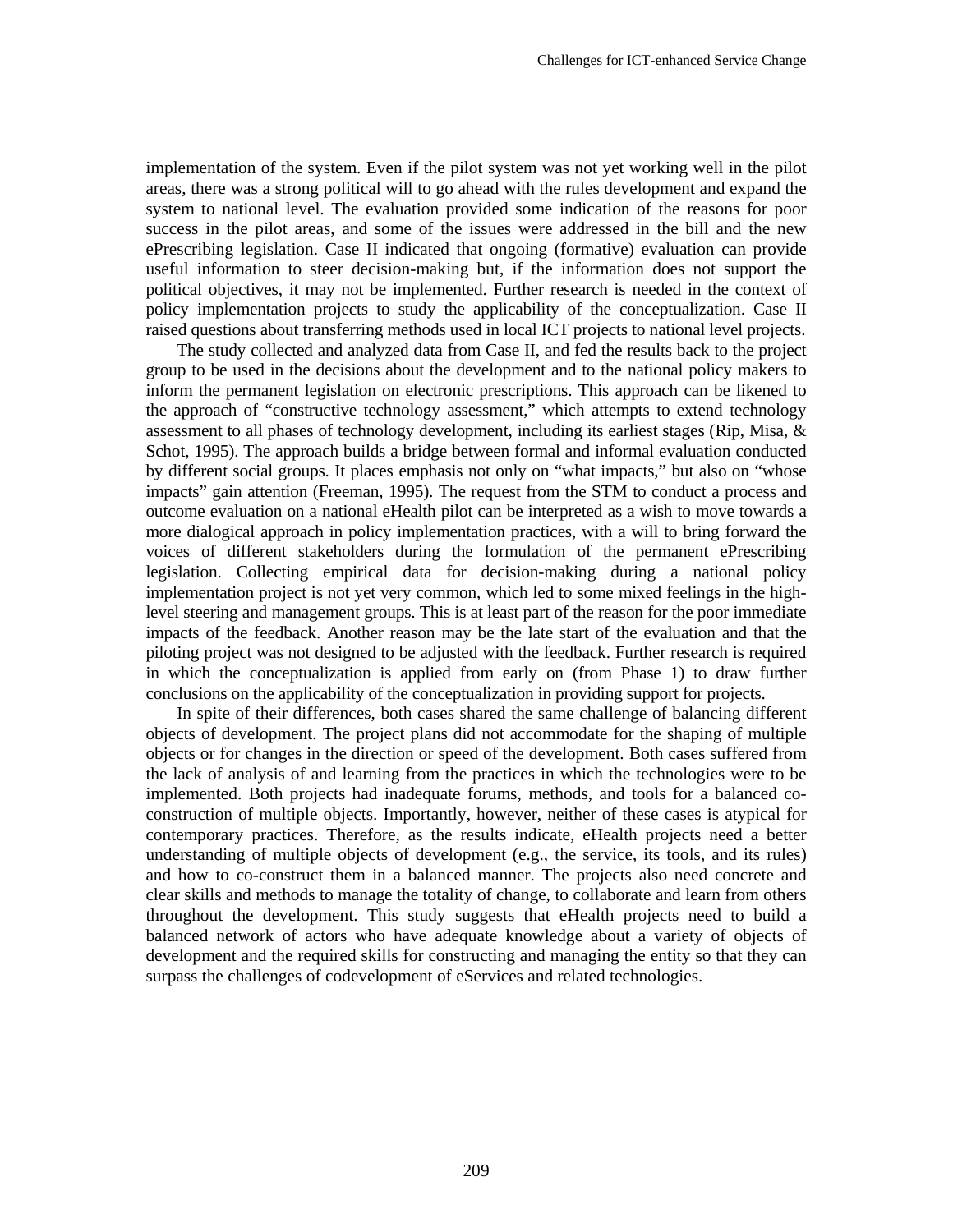#### **REFERENCES**

- Atun, R. A., & Fizpatrick, S. (2005, June). Advancing economic growth: Investing in health. A summary of the issues discussed at a Chatham House conference, held by the Royal Institute of International Affairs. Retrieved September 27, 2006, from http://www.chathamhouse.org.uk/pdf/research/ie/InvestHealth.pdf# search=%22%22health%20technology%22%20economic%20growth%22
- Bauersfeld, K., & Halgen, S. (1996). *"*You've got three days!" Case studies in field techniques for the timechallenged. In D. Wixon & J. Ramey (Eds.), *Field methods casebook for software design*. New York: John Wiley & Sons, Inc.
- Bertelsen, O. W., & Bødker, S. (2000). Introduction: Information technology in human activity. *Scandinavian Journal of Information Systems*, *12*(1), 3–14.
- Bødker, S. (1991). Activity theory as a challenge to systems design. In H-E. Nissen, H. K. Klein, & R. Hirscheim (Eds.), *Information systems research: Contemporary approaches and emergent traditions* (pp. 551–564). Amsterdam: Elsevier.
- Bødker, K., Kensing, F., & Simonsen, J. (2004). *Participatory IT design: Designing for business and workplace realities.* London: The MIT Press.
- Cabrera, M., Burgelman, J-C., Boden, M., da Costa, O., & Rodríguez, C. (2004). *eHealth in 2010: Realising a knowledge-based approach to Health Care in the EU. Challenges for the Ambient Care System* (Technical Report Series EUR 21486 EN). Spain: European Commission Joint Research Centre, Institute for Prospective Technological Studies (IPTS). Retrieved April 29, 2007, from http://66.102.9.104/search?q=cache:G54xk-QDSEAJ:forera.jrc.es/documents/eur21486en.pdf+in+2010:+Realising+a+knowledgebased+approach+to+Health+Care+in+the+EU&hl=fi&ct=clnk&cd=3
- Callon, M. (1986a). Some elements of a sociology of translation: Domestication of the scallops and the fishermen of St. Brieuc Bay. In J. Law (Ed.), *Power, action and belief: A new sociology of knowledge?*  (pp. 196–233). Sociological review monograph 32. London: Routledge & Kegan Paul.
- Callon, M. (1986b). The sociology of an actor-network: The case of the electric vehicle. In M. Callon, J. Law, & A. Rip (Eds.), *Mapping the dynamics of science and technology: Sociology of science in the real world*  (pp. 19–34). London: The MacMillan Press.
- Clancy, C. (2005, October). *Health information technology, quality of care and evidence-based medicine: An interlinked triad.* Presentation given at the Annual Symposium, American Medical Informatics Association, Washington, DC. Retrieved March 27, 2006, from http://www.ahrq.gov/news/sp102505.htm
- Clarke, K., Hartswood, M., Procter, R., & Rouncefield, M. (2001). Hospital managers closely observed: Some features of new technology and everyday managerial work. *New Technology in Human Services, 14*(1/2), 48–57.
- Eason, K., Harker, S., & Olphert, W. (1996). Representing socio-technical systems options in the development of new forms of work organization. *European Journal of Work and Organizational Psychology, 5*, 399–420.
- Ehn, P. (1992). Scandinavian design: On participation and skill. In P. S. Adler & T. A. Winograd (Eds.), *Usability: Turning technologies into tools* (pp. 96–132)*.* Oxford, UK: Oxford University Press.
- Engeström, Y. (1987). *Learning by expanding: An activity-theoretical approach to developmental research.*  Helsinki, Finland: Orienta-konsultit.
- Engeström, Y. (1995). *Kehittävä työntutkimus: Perusteita, tuloksia ja haasteita.* [Developmental work research: Principles, results and challenges]. Helsinki, Finland: Painatuskeskus.
- Engeström, Y. (2003). The horizontal dimension of expansive learning: Weaving a texture of cognitive trails in the terrain of health care in Helsinki. In F. Achtenhagen & E. G. John (Eds.), *Milestones of vocational and occupational education and training: Vol. 1. The teaching-learning perspective* (pp.152–179). Bielefeld, Germany: Bertelsmann.
- Engeström, Y., Engeström R., & Kerosuo H. (2003). The discursive construction of collaborative care. *Applied Linguistics, 23*, 286–315.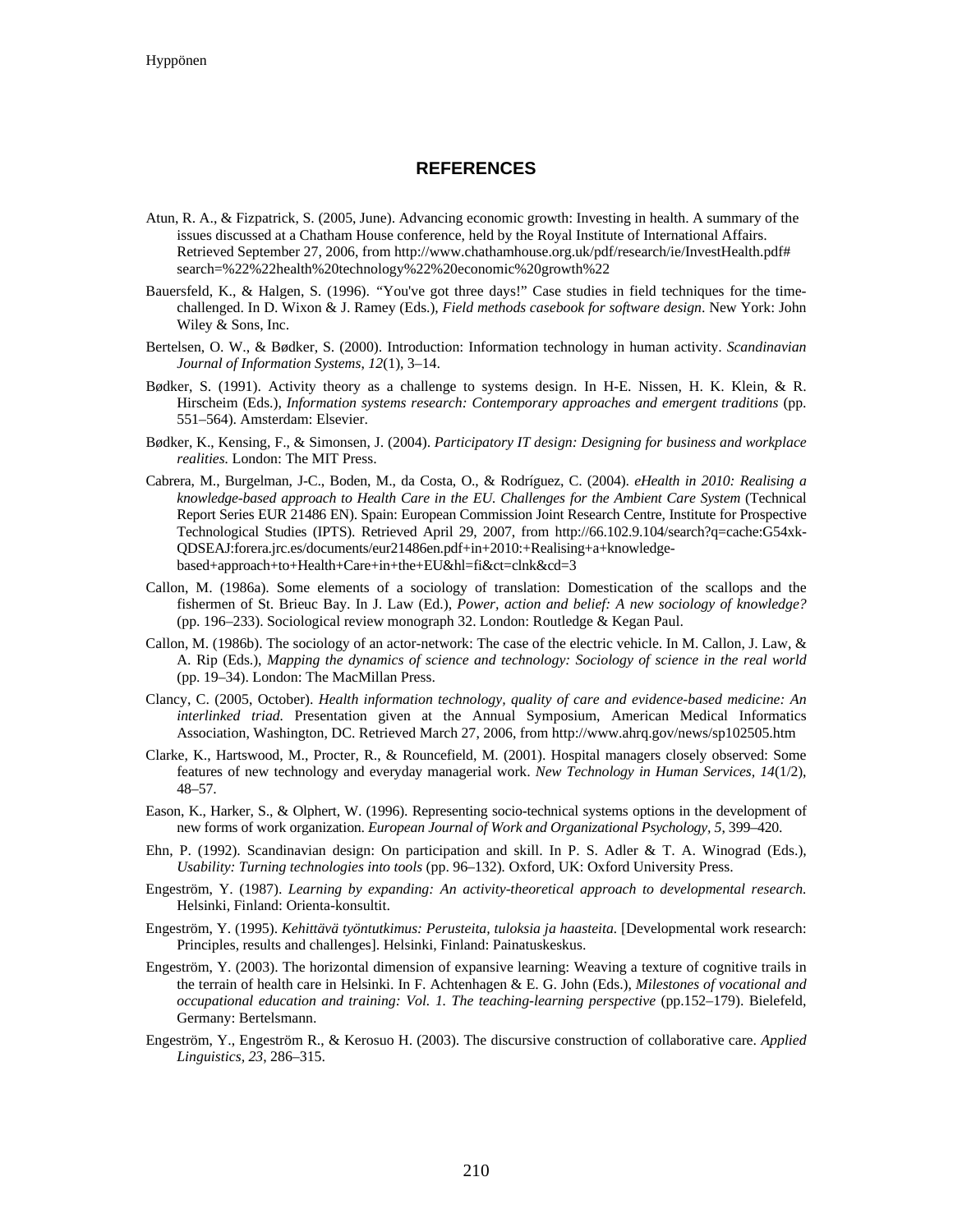- Engeström, Y., & Escalante, V. (1996). Mundane tool or object of affection? The rise and fall of the postal buddy. In B. A. Nardi (Ed.), *Context and consciousness: Activity theory and human-computer interaction* (pp. 325–373)*.* Cambridge, MA, USA: The MIT Press.
- England, I., Stewart, D., & Walker, S. (2000). Information technology adoption in health care: When organisations and technology collide. *Australian Health Review*, *23*(3), 176 –185.
- Freeman, C. (1995). Preface. In A. Rip, T. J. Misa, & J. Schot (Eds.), *Managing technology in society: The approach of constructive technology assessment* (pp. viii–ix)*.* London: Pinter Publishers.
- Freeman, C., & Loucã, F. (2001). *As time goes by. From the Industrial Revolution to the Information Revolution.* Oxford, UK: Oxford University Press.
- Greenbaum, J., & Kyng, M. (Eds.). (1991). *Design at work: Cooperative design of computer systems.* Hillsdale, N.J., USA: Lawrence Erlbaum Associates.
- Gregory, J. (2000). *Sorcerer's apprentice: Creating the electronic health record, re-inventing medical records and patient care.* Unpublished doctoral dissertation, University of California-San Diego, La Jolla. Retrieved June 30, 2006, from http://folk.uio.no/judithg/
- Grönfors, M. (1985). *Kvalitatiiviset kenttätyömenetelmät* [Qualitative methods in field work]*.* Juva, Finland: WSOY.
- Grudin, J. (1990). The computer reaches out: The historical continuity of interface design. In *Proceedings of the SIGCHI conference on Human factors in computing systems: Empowering people* (pp. 261–268). Seattle, WA, USA: ACM Press.
- Hämäläinen, P., & Hyppönen, H. (2006) Sosiaali- ja terveydenhuollon tietoteknologian hyödyntämisstrategian pitkän aikavälin toimeenpano. [Implementation of the act on experiments with seamless service chains in social welfare and health care services]. *Sosiaalilääketieteellinen aikakauslehti*, *43*, 111–123.
- Hasu, M. (2001). *Critical transition from developers to users: Activity-theoretical studies of interaction and learning in the innovation process.* Doctoral dissertation, University of Helsinki, Finland. Espoo, Finland: Otamedia Oy.
- Hyppönen, H. (2004). *Tekniikka kehittyy, kehittyvätkö palvelut?* [Technology develops: What about services?] Doctoral dissertation, University of Helsinki, Finland. (Research Report 134). Helsinki, Finland: National Research and Development Centre for Welfare and Health.
- Hyppönen, H., Hämäläinen, P., Pajukoski, M., & Tenhunen, E. (2005). *Selvitys sosiaali- ja terveydenhuollon saumattoman palveluketjun kokeilulain (22.9.2000/811) toimeenpanosta kokeilualueella* [Report on implementation of the Act on Experiments with Seamless Service Chains in Social Welfare and Health Care Services]. (Reports 6/2005). Helsinki, Finland: National Research and Development Centre for Welfare and Health. Available at http://www.stakes.fi/FI/Julkaisut/verkkojulkaisut/raportteja05/Ra6-2005.htm
- Hyppönen, H., Hännikäinen, K., Pajukoski, M., Ruotsalainen, P., Salmivalli, L., & Tenhunen, E. (2006). *Sähköisen reseptin pilotoinnin arviointi II* [Evaluation of the national electronic prescribing pilot II]. (Reports 11/2006). Helsinki, Finland: National Research and Development Centre for Welfare and Health.
- Hyppönen, H., Saalasti-Koskinen, U., Perälä, M-L., & Saarikalle, K. (2005, February). *Knowledge intensive service activities (KISA) in health and social care innovation process: Towards seamless care for older people in Kuopio home care.* Helsinki, Finland: National Research and Development Centre for Welfare and Health. Available at www.oecd.org/dataoecd/57/6/34745295.pdf
- Hyysalo, S. (2004) *Uses of innovation: Wristcare in the practices of engineers and elderly*. Helsinki, Finland: University Press.
- Hyysalo, S., & Lehenkari, J. (2003). An activity-theoretical method for studying user participation in IS design. *Methods of Information in Medicine, 42*, 398–404.
- Kajamaa, A. (2005). *Mitä muutoshankkeesta seurasi? –tutkimus muutoslaboratoriohankkeesta Oulun yliopistollisessa sairaalassa* [What were the outcomes of a change project? A study of a change laboratory project in Oulu University Hospital]. Unpublished Master's Thesis, University of Helsinki, Finland.
- Kaulio, M., Karlsson, M., Rydenbrink, P., Dahlman, S., & Hallgren, M. (1995). Product requirements engineering: Methods, mediating objects and preconditions in SMEs*.* In V. Hubka, Programme Committee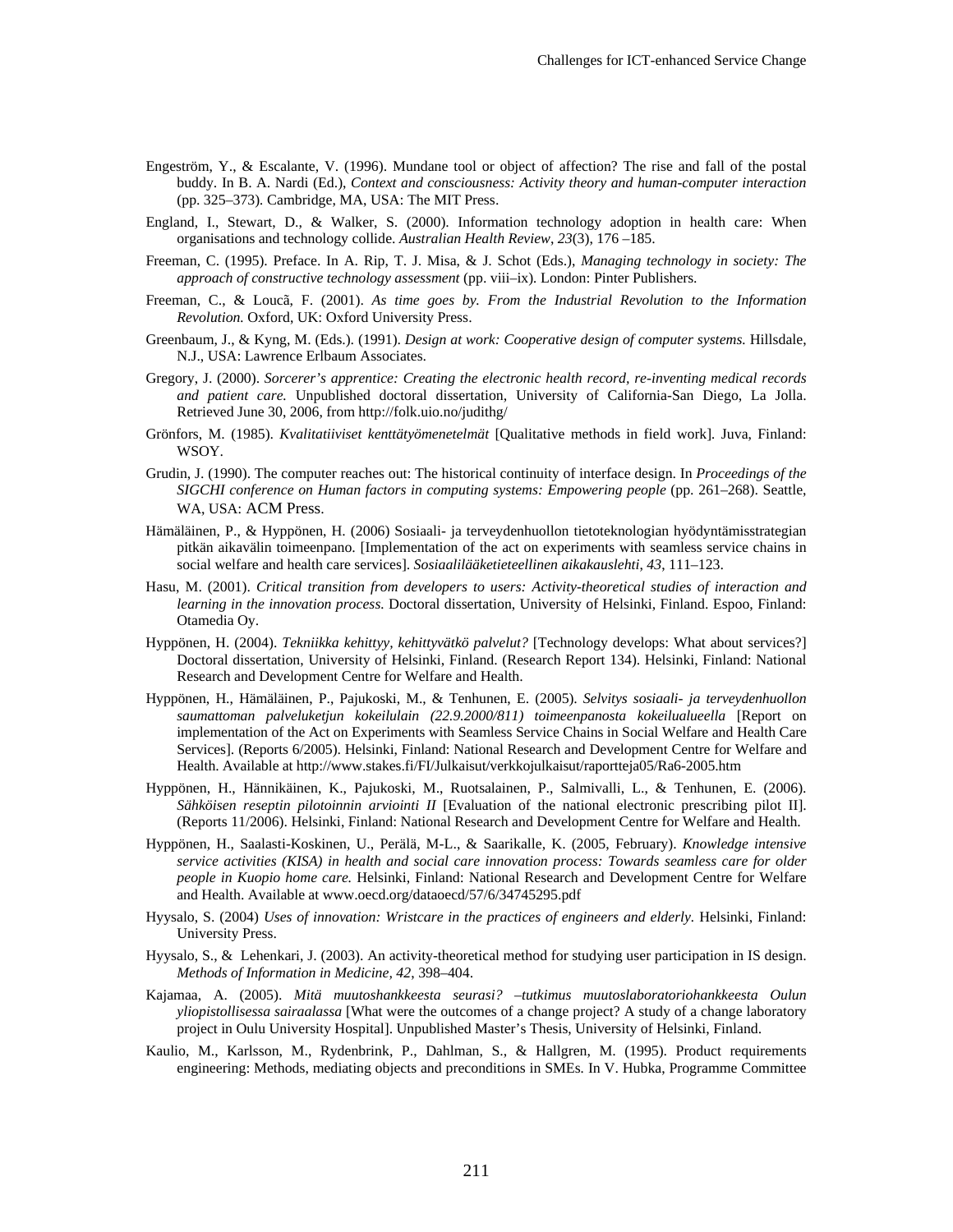(Eds.), *Proceedings from the 10th International Conference on Engineering Design* (ICED'95; pp 617– 630). Prague, Czech Republic.

- Kling, R. (1991). Cooperation, coordination and control in computer-supported work. *Communications of the ACM*, *34*(12), 83–88.
- Kuutti, K. (1991). Activity theory and its applications to information systems research and development. In H-E. Nissen, H. K. Klein, & R. Hirscheim (Eds.), *Information systems research: contemporary approaches and emergent traditions* (pp. 529–549). Amsterdam: Elsevier.
- Kuutti, K. (1995). Work processes: Scenarios as a preliminary vocabulary. In J. M. Carroll (Ed.), *Scenario-based design: Envisioning work and technology in system development* (pp. 19–36). New York: John Wiley.
- Kuutti, K., & Arvonen, T. (1992). Identifying potential CSCW applications by means of activity theory concepts: A case example. In M. Mantei & R. Baecker (Eds.), *Proceedings of the 1992 ACM conference on Computer-supported cooperative work* (pp. 233–240). New York: ACM Press.
- Kyng, M. (1998). Users and computers: A contextual approach to design of computer artefacts. *Scandinavian Journal for Information Systems, 10*(1-2), 7–44.
- Launis, K., Simoila, R., Saarelma, O., Punamäki, R-L., & Engeström, Y. (1991). *Terveyskeskusten pohjakartoitukset* [The baseline studies of the health centers]. (Toimiva terveyskeskus–projektin osaraportti nro 3; Sosiaali- ja Terveyshallitus [National Agency for Welfare and Health], Report 17/1991). Helsinki, Finland: Valtion painatuskeskus.
- Law, J., & Callon, M. (1992). The life and death of an aircraft: A network analysis of technical change. In W. E. Bijker & J. Law (Eds.), *Shaping technology/building society: Studies in sociotechnical change* (pp. 21–52)*.* Cambridge, MA, USA: The MIT Press.
- Lehenkari, J. (2006). *The networks of learning in technological innovation: The emergence of collaboration across fields of expertise.* Doctoral dissertation, University of Helsinki. Helsinki, Finland: Helsinki University Press.
- Lyons, G., & Kearns, F. (1997). Application of business process re-engineering and information technology to the re-design of personal social services. *Administration, 45*(1), 23–42.
- McLaughlin, J., Rosen, P., Skinner, D., & Webster, A. (1999). *Valuing technology: Organisations, culture and change.* London: Routledge.
- Miettinen, R. (1998). Object construction and networks in research work: The case of research on cellulose degrading enzymes. *Social Studies of Science, 28*(3), 423–463.
- Miettinen, R. (1999). The riddle of things: Activity theory and actor-network theory as approaches to studying innovations. *Mind, Culture, and Activity, 6*(3), 170–195.
- Miettinen, R. (2006). The sources of novelty: A cultural and systemic view of distributed creativity. *Creativity and Innovation Management, 15*, 173–181.
- Miettinen, R., Hyysalo, S., Lehenkari, J., & Hasu, M. (2003). *Tuotteesta työvälineeksi? Uudet teknologiat terveydenhuollossa* [From a product to a tool? New technologies in health care]*.* Helsinki, Finland: National Research and Development Centre for Welfare and Health.
- Ministry of Social Affairs and Health, Finland [STM]. (1995) Sosiaali- ja terveydenhuollon tietoteknologian hyödyntämisstrategia. Työryhmämuistioita 27:1995. [Strategy for applying information technology in social and health care. Working group papers 27:1995.] Helsinki, Finland: Ministry of Social Affairs and Health.
- Ministry of Social Affairs and Health, Finland [STM]. (2006). *Evaluation of the effectiveness of the project financing related to the National Health Care Project.* (Report 4:2006). Helsinki, Finland: Ministry of Social Affairs and Health.
- Nardi, B. A. (Ed.). (1996). *Context and consciousness: Activity theory and human-computer interaction.*  Cambridge, MA, USA: The MIT Press.
- Ohtonen, J. (2002). *Satakunnan Makropilotti: Tulosten arvionti* [Satakunta Macropilot: Outcome evaluation]. (FinOHTA Report 21/2002)*.* Helsinki, Finland: National Research and Development Centre for Welfare and Health/Finnish Office for Health Technology Assessment.